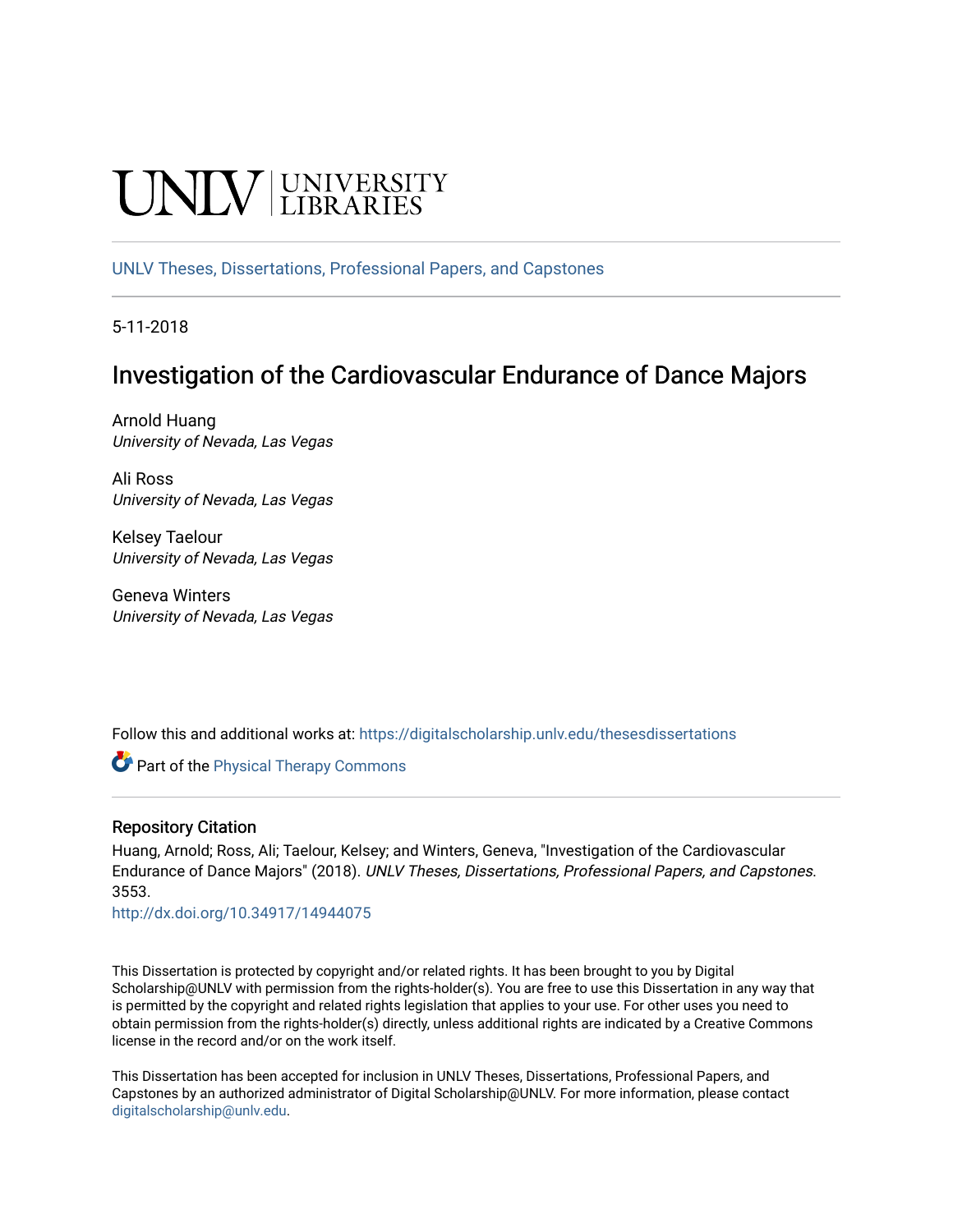## INVESTIGATION OF THE CARDIOVASCULAR

## ENDURANCE OF DANCE MAJORS

By

Arnold Huang

Ali Ross

Kelsey Taelour

Geneva Winters

A doctoral project submitted in partial fulfillment

of the requirements for the

Doctor of Physical Therapy

Department of Physical Therapy

School of Allied Health Sciences

The Graduate College

University of Nevada, Las Vegas

May 2018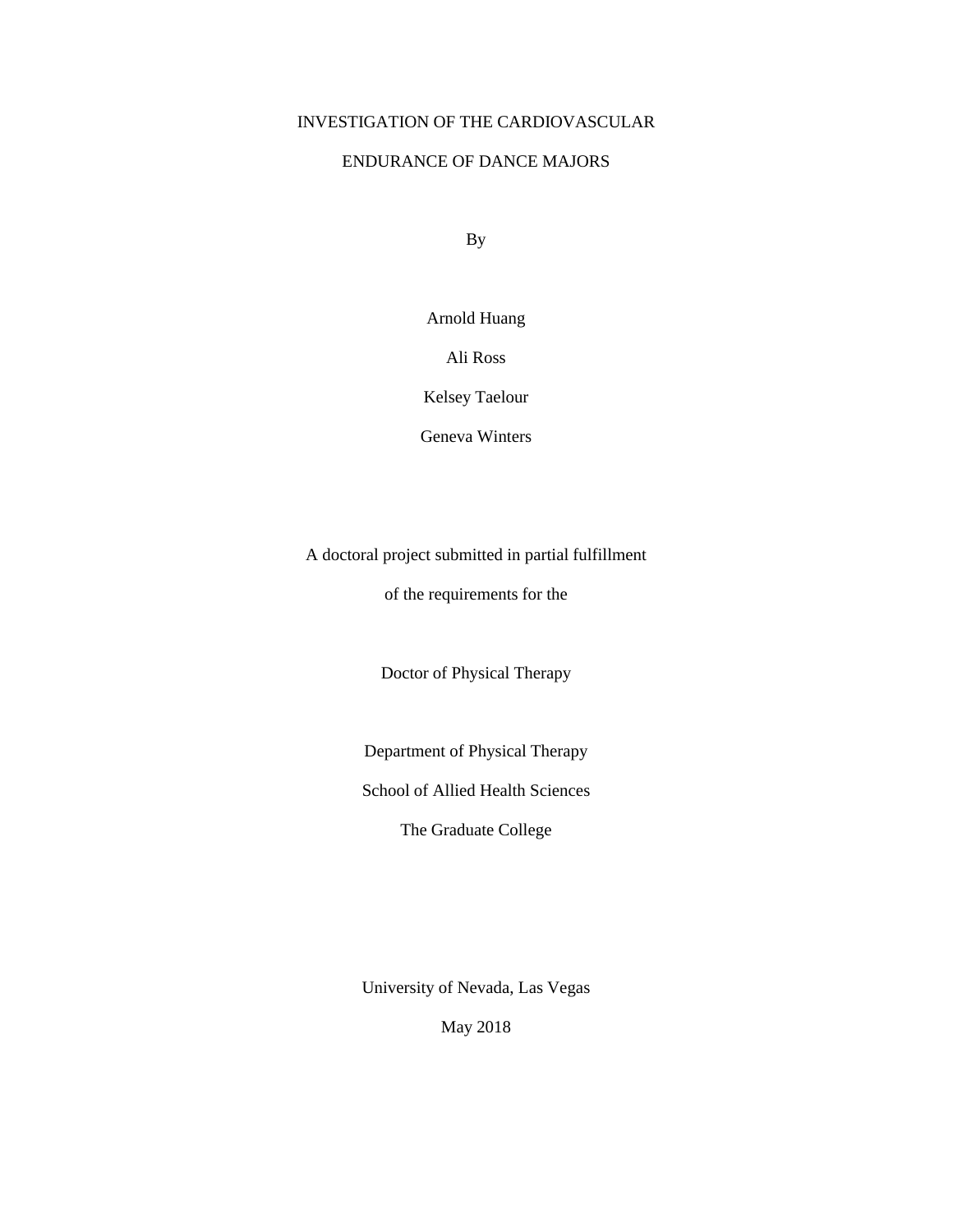Copyright 2018 by Arnold Huang, Ali Ross, Kelsey Taelour, and Geneva Winters

All Rights Reserved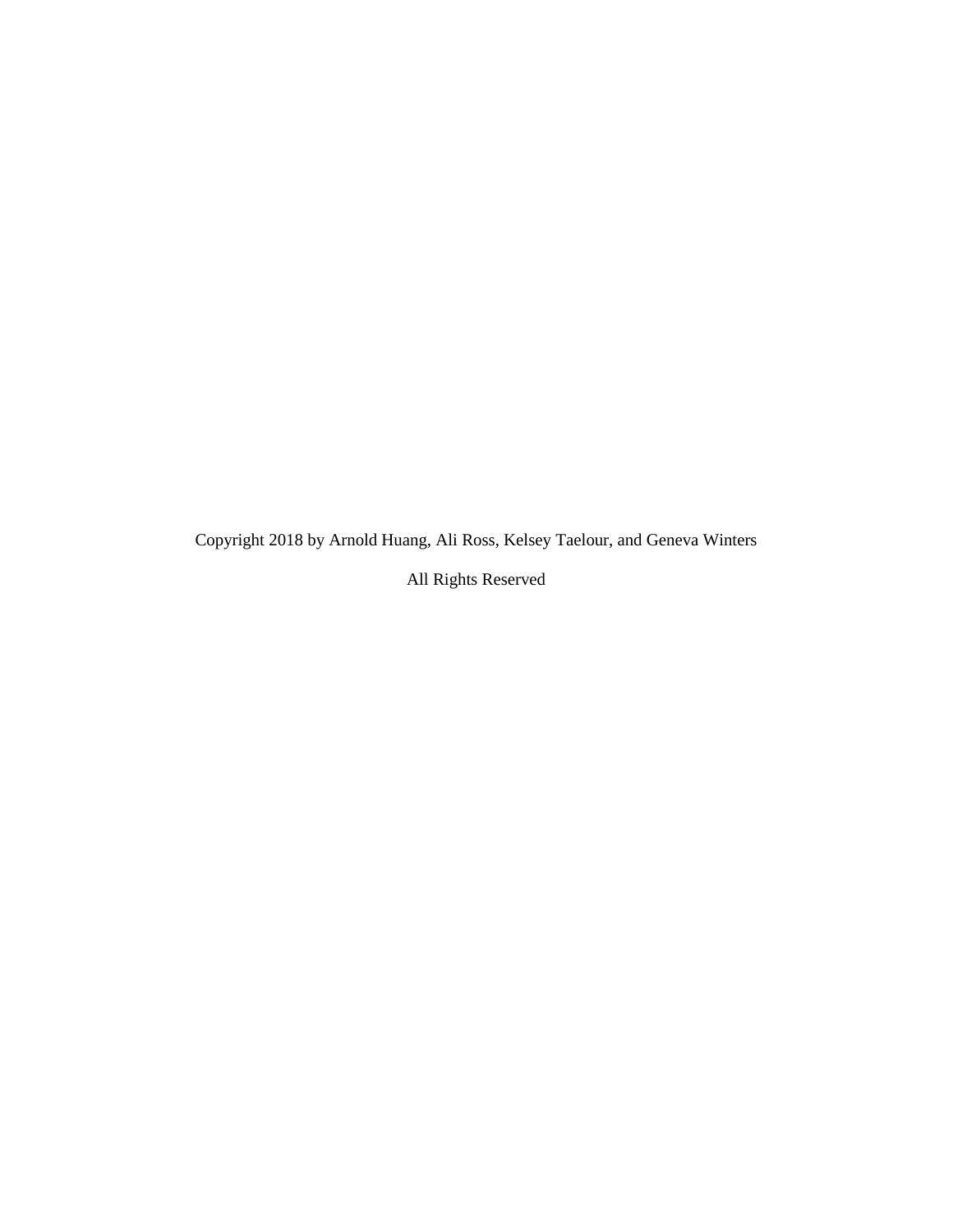

# **Doctoral Project Approval**

The Graduate College The University of Nevada, Las Vegas

May 11, 2018

This doctoral project prepared by

Arnold Huang

Ali Ross

Kelsey Taelour

Geneva Winters

entitled

Investigation of the Cardiovascular Endurance of Dance Majors

is approved in partial fulfillment of the requirements for the degree of

Doctor of Physical Therapy Department of Physical Therapy

Daniel Young, Ph.D. *Research Project Advisor*

Merrill Landers, Ph.D. *Chair, Department of Physical Therapy*

Daniel Young, Ph.D.<br> **Kathryn Hausbeck Korgan, Ph.D.** *Research Project Coordinator Graduate College Dean*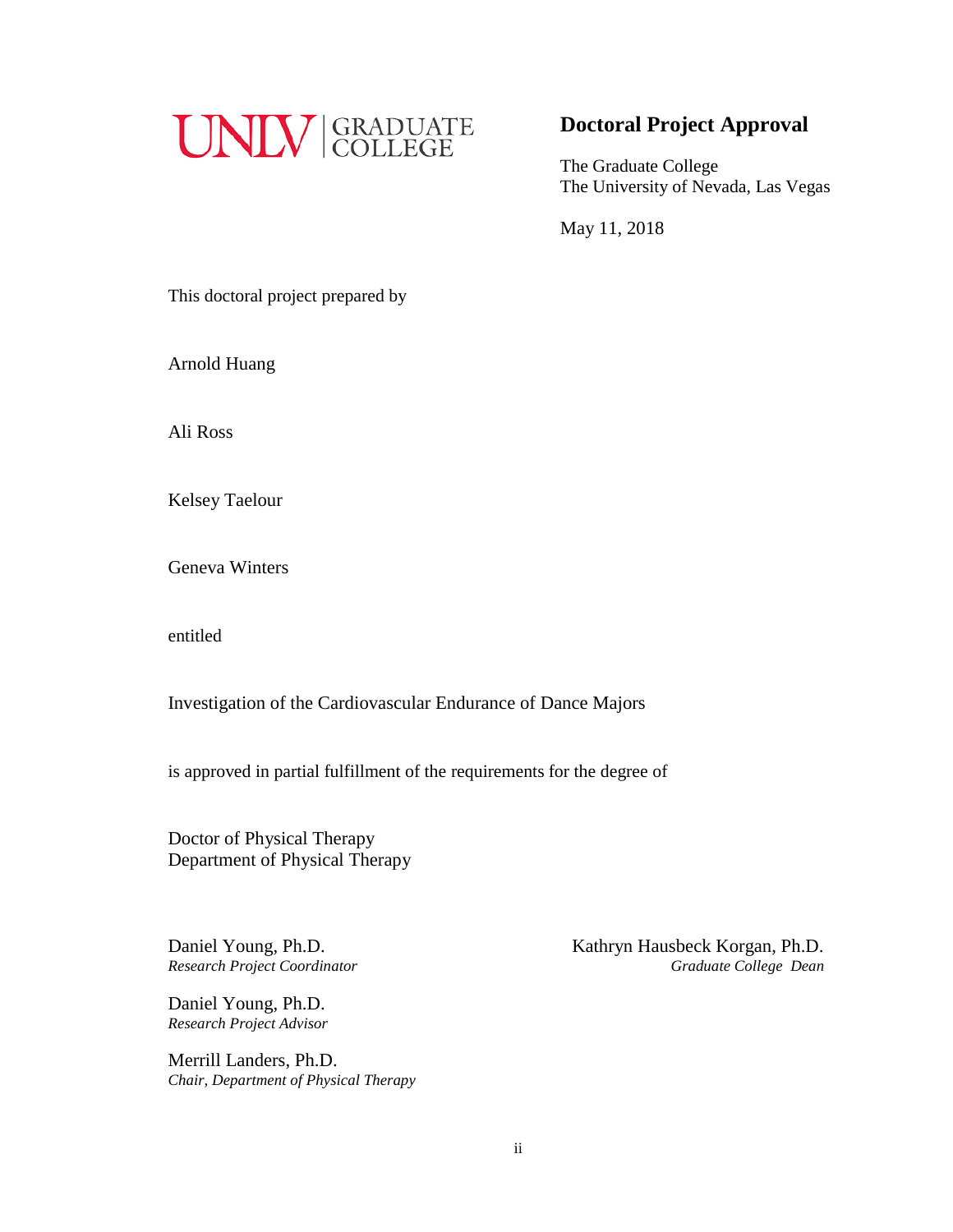#### ABSTRACT

**Background:** College dancers have demonstrated low levels of cardiovascular endurance compared to other athletes, which could be one of the factors that leads to more fatigue and injuries during performance. The effects of an education session on cardiovascular endurance and on college dancers' attitudes towards cardiovascular exercise outside of dance class have not been previously studied. **Purpose:** The purpose of this study was to use the accelerated three-minute step test to compare lower level and upper level college dancers' cardiovascular endurance before and 2 months after an education session emphasizing fitness and exercise. Additionally, assessed were the dancers' attitudes towards cardiovascular activities outside of dance class and the amount of physical activity that they performed. **Subjects:** There were 25 subjects, 2 male and 23 female dancers between the ages of 18-30 who were declared as a Bachelor of Fine Arts (BFA) Dance Major or had the intent to declare a BFA Dance Major. **Methods:** The subjects were divided into the lower level group and the upper level group based on the dance level into which the university dance program placed them. The subjects participated in the accelerated three-minute step test and were grouped into a cardiovascular fitness category based on their heart rate recovery (HR<sub>recovery</sub>) ranging from 0 (excellent) to 6 (very poor). The results of the three-minute accelerated step test were presented during an education session along with guidelines to improve cardiovascular endurance. The subjects were retested using the accelerated three-minute step test two months after the education session. The Theory of Planned Behavior (TPB) questionnaire and the International Physical Activity Questionnaire (IPAQ) were administered both before and after the education session. The pre- and post-education results were compared using a 2-way repeated measures ANOVA and post-hoc tests were performed.

**Results:** From the originally recruited 38 subjects, 1 was unable to complete the initial step test and 12 others were unable to complete the second half of the study. A total of 25 dance majors were able to complete the entire study (7 lower level, 18 upper level). Of the initial 37 subjects who completed the step test, only 37.8% were in the recommended fitness categories for dancers of 0-2 (excellent to above

iii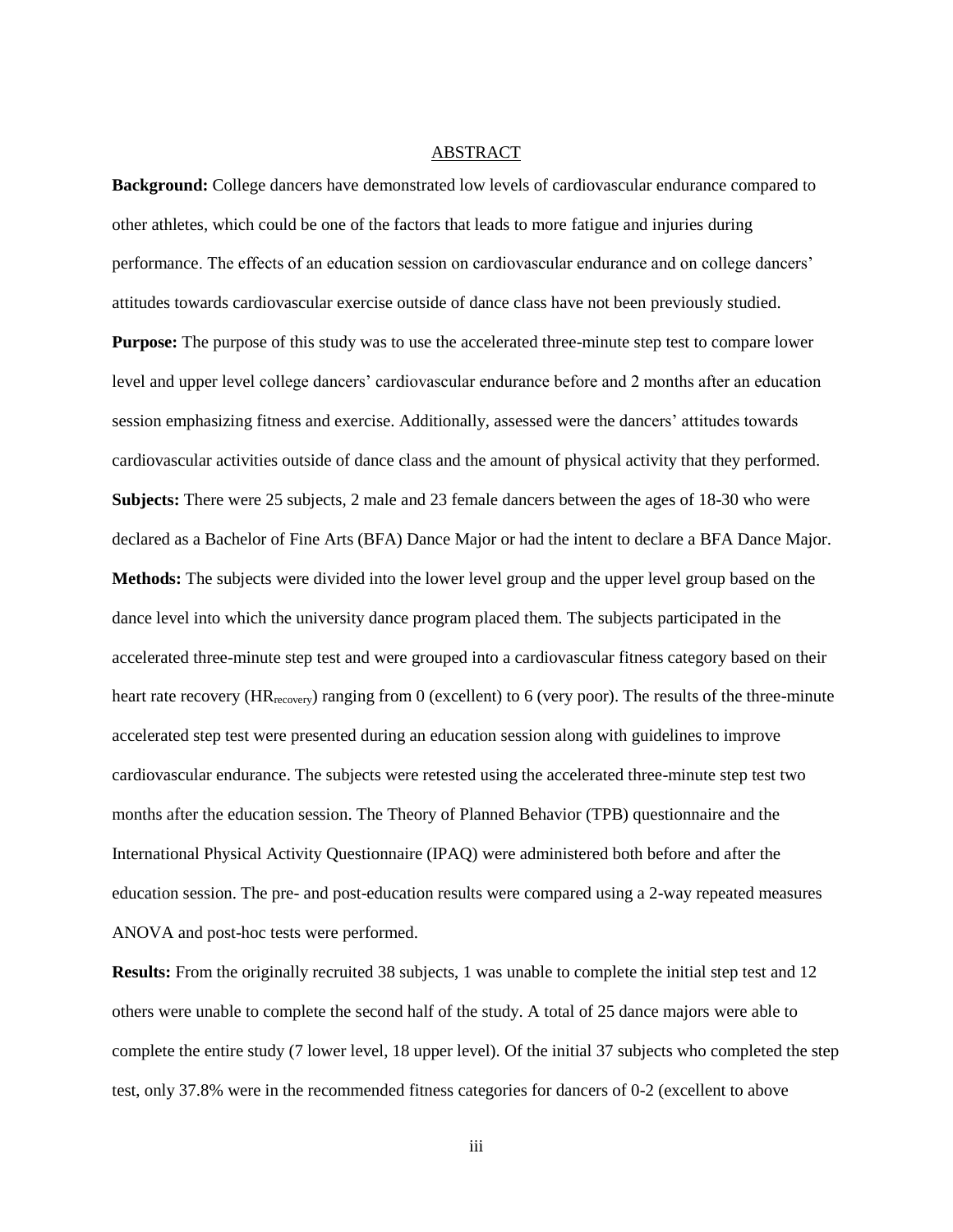average) and 62.2% were in fitness categories 3-6 (average to very poor). Two-factor repeated measures ANOVAs revealed a trend towards a significant interaction between dance level and  $HR_{\text{recovery}}$  $(F(1)=3.338, P=0.081)$ , and a main effect of time on  $HR_{recovery}$  with  $HR_{recovery}$  before the education session being 117.92 $\pm$  19.28 bpm and HR<sub>recovery</sub> after the education session being 109.64  $\pm$  20.57 bpm  $(F(1)=4.540, P=0.044)$ . Post hoc t-tests reported that the mean  $HR_{recovery}$  before the education session was similar between the lower level and upper level dancers, but that it was significantly lower for the upper level after the education session (*P*=0.040). There was no significant interaction of time on the IPAQ  $(F(1)=0.003, P=0.960)$ , and there was no significant main effect of time  $(F(1)=0.224, P=0.641)$ , or dance level (F(1)=0.069, *P*=0.795) on the IPAQ scores. For the TPB Questionnaire, there was a significant main effect of dance level on past behavior with the upper level dancers scoring higher than the lower level dancers (F(1)=5.750, *P*=0.025). There was no significant interaction of dance level on BMI (F(1)=0.385,  $P=0.541$ , but there was a significant main effect of time on BMI (F(1)=0.385, P=0.028).

**Discussion:** At initial testing, almost two-thirds of the subjects had fitness levels that were below the recommendation, indicating that many university dancers have lower cardiovascular endurance and may benefit from increasing it. The subjects showed a statistically significant improvement in their cardiovascular endurance as indicated by their HRrecovery two months after an education session. Specifically, the upper level dancers showed more improvement in their cardiovascular endurance than the lower level dancers. A single education session may be an efficient way to increase college dancers' cardiovascular endurance, but more research is needed to further evaluate the effects of an education session. Finally, this study continues to support the need for college dance majors to be educated regarding cardiovascular endurance.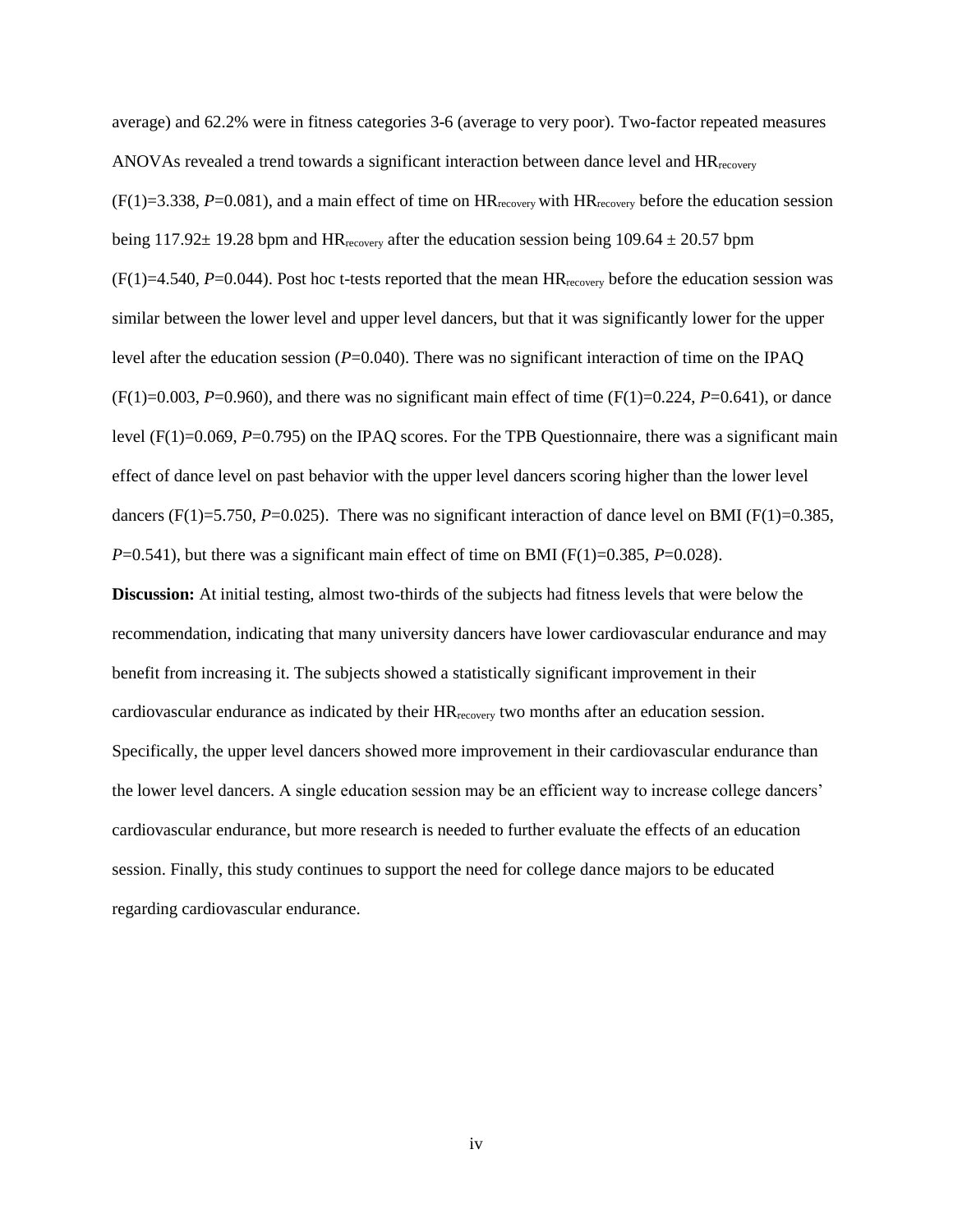## ACKNOWLEDGEMENTS

This research study was made possible by the University of Nevada, Las Vegas Physical Therapy Student Opportunity Research Grant. The authors would like to thank Cassy Turner, PT, DPT, OCS for her excellent guidance as principal investigator as well as Dolly Kelepecz-Momot and the University of Nevada, Las Vegas Dance Department for their support. The authors would also like to thank Szu- Ping Lee, Jing Nong Liang and Kai-Yu Ho for their additional help.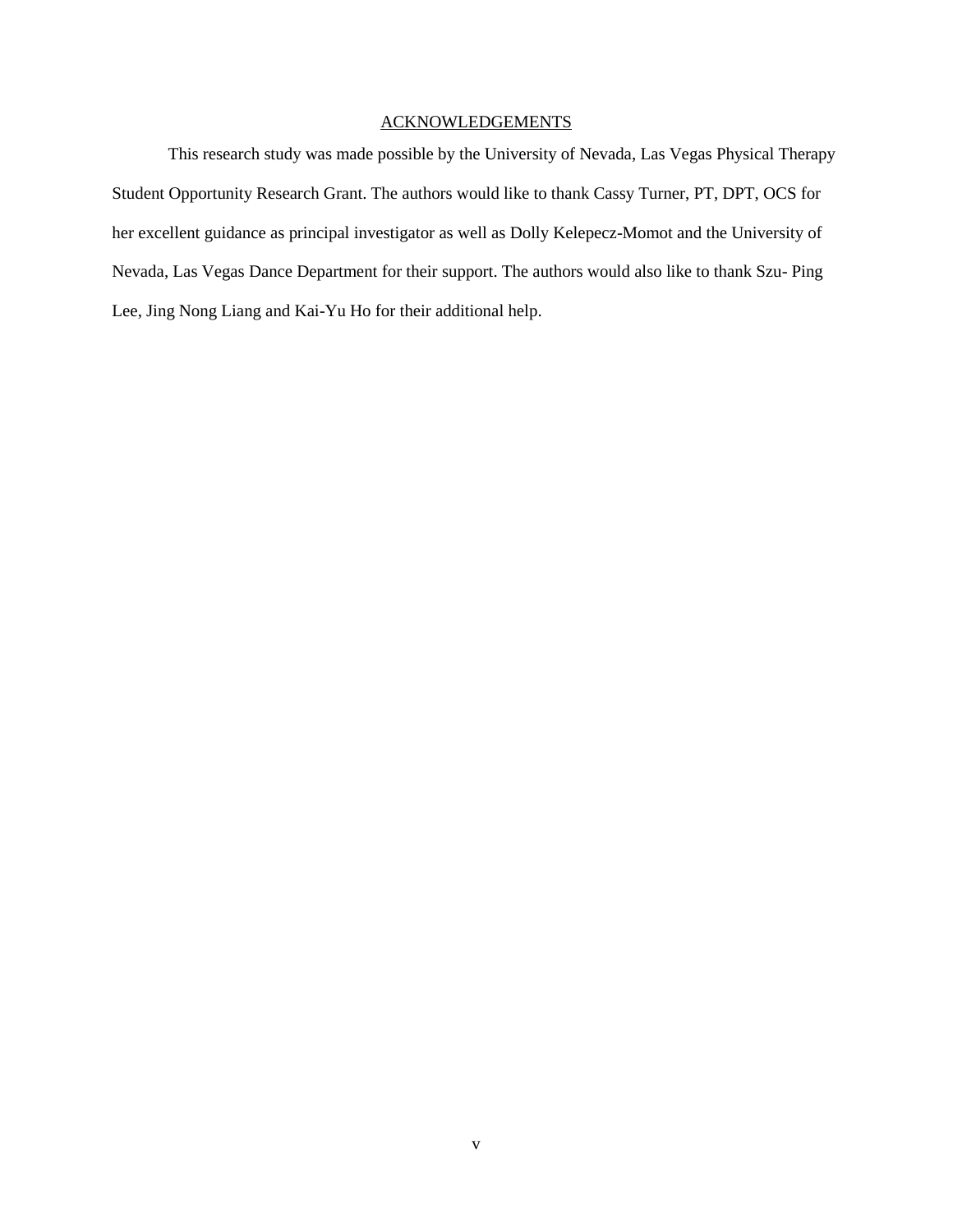# **TABLE OF CONTENTS**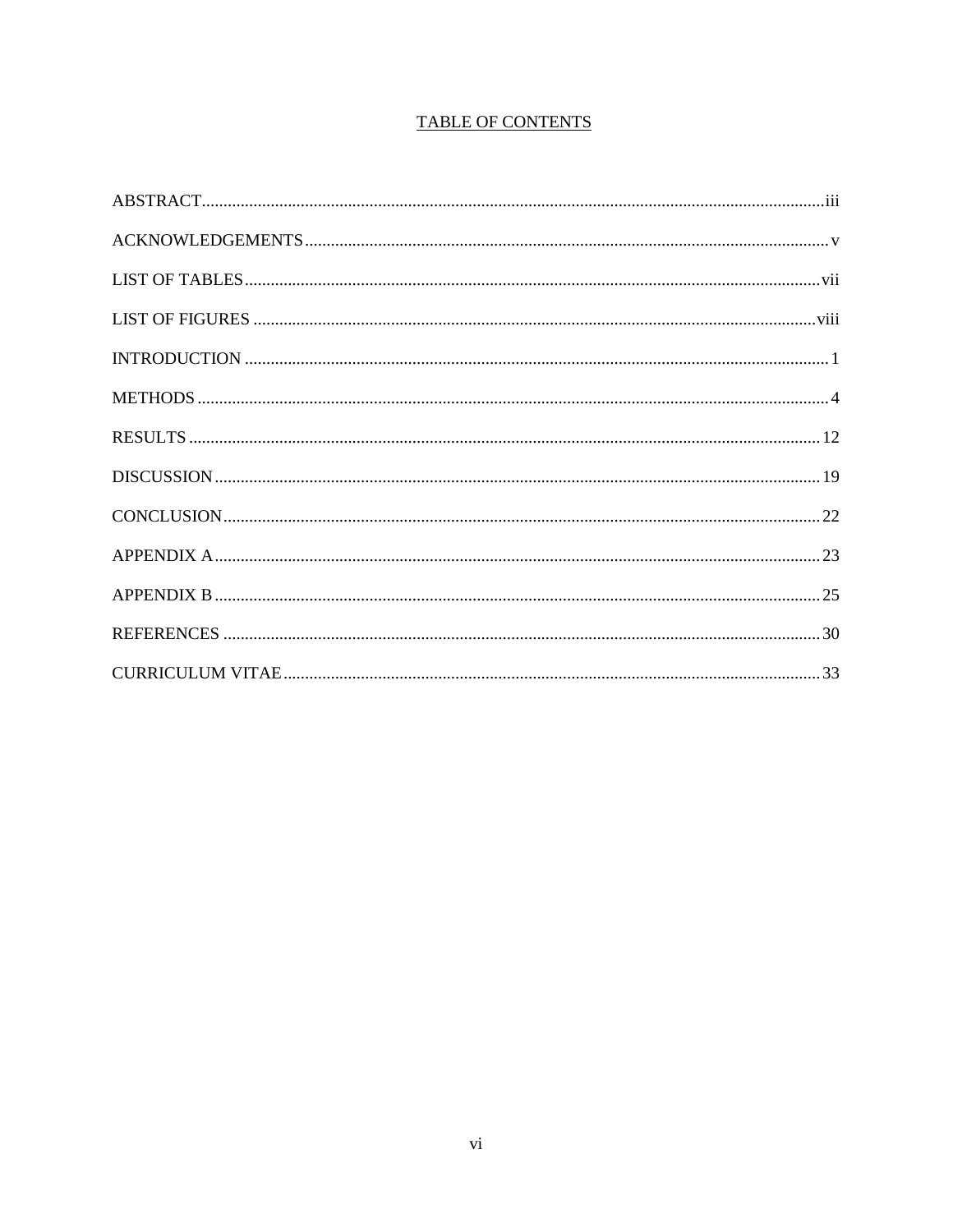## LIST OF TABLES

| Table 1. Demographics of 25 college dance students before education session on cardiovascular             |  |
|-----------------------------------------------------------------------------------------------------------|--|
|                                                                                                           |  |
| Table 2. Subjects' mean data from before and two months after education session on cardiovascular         |  |
|                                                                                                           |  |
| Table 3. Theory of Planned Behavior (the mean score for each specific predictor variable) for lower level |  |
|                                                                                                           |  |
|                                                                                                           |  |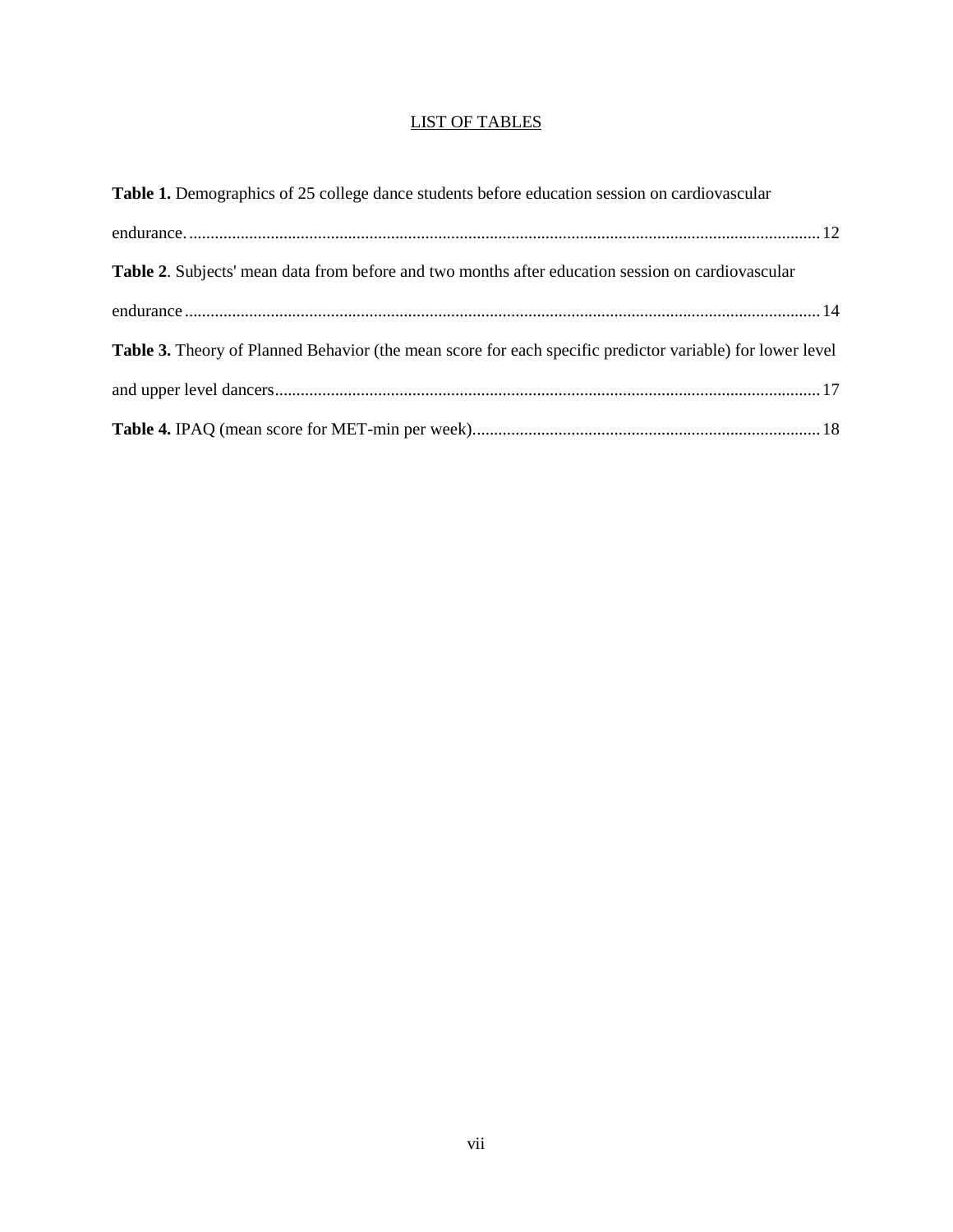# LIST OF FIGURES

| <b>Figure 3.</b> Body mass index (BMI) of the lower level dancers, upper level dance levels, and of all of the        |  |
|-----------------------------------------------------------------------------------------------------------------------|--|
|                                                                                                                       |  |
| <b>Figure 4.</b> The number of subjects in each fitness category before and after the education session  13           |  |
| <b>Figure 5.</b> The mean $HR_{\text{recovery}}$ before and after the education session for the lower and upper level |  |
|                                                                                                                       |  |
|                                                                                                                       |  |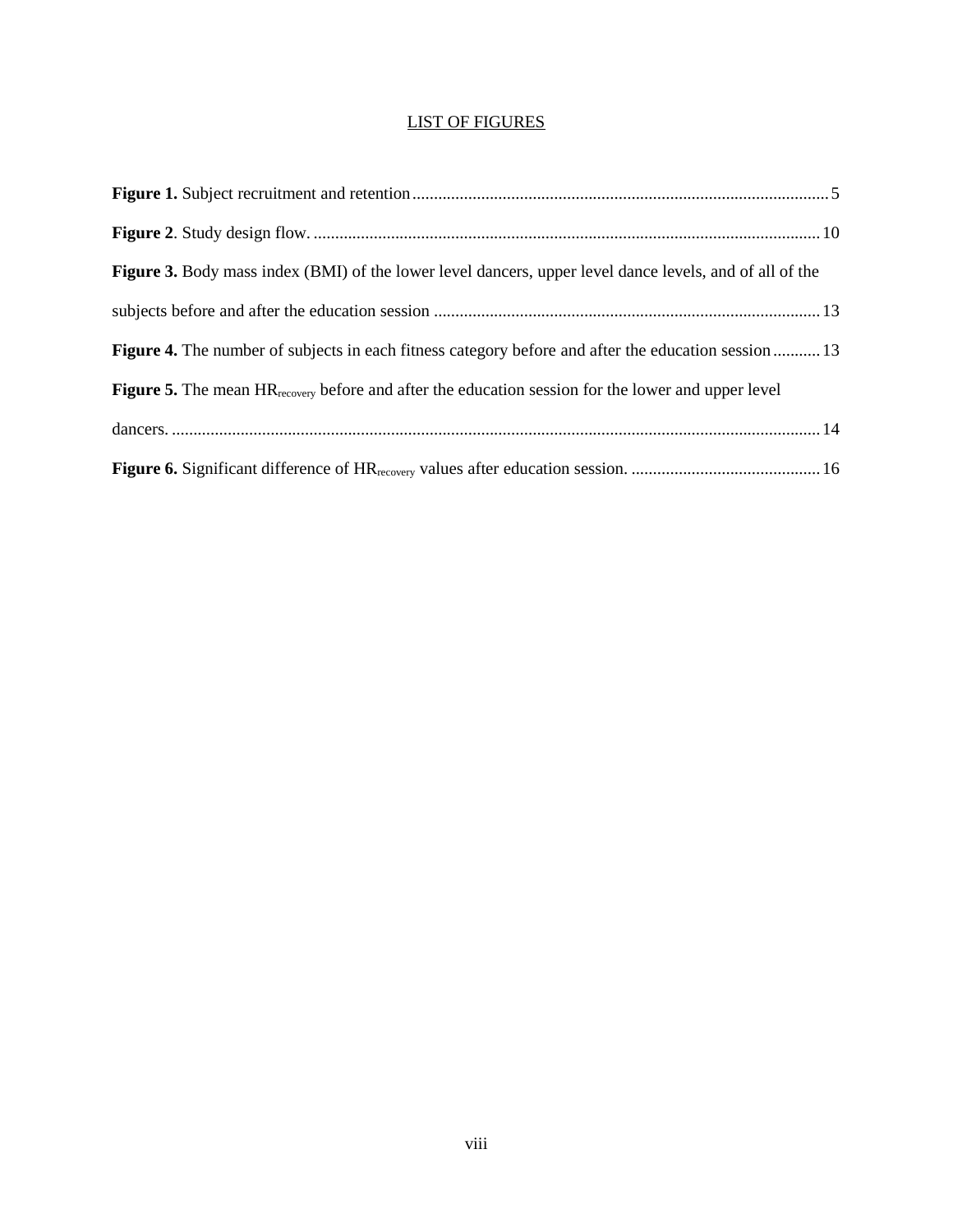## **INTRODUCTION**

Previous research has suggested that dance classes and rehearsals do not adequately prepare dancers for the high intensity and continuous cardiovascular requirements of performance.<sup>1-4</sup> It has been illustrated that college dancers consume significantly less oxygen, have lower peak heart rates, and have a lower percentage of work time in class compared to performance.<sup>1</sup> Research has also shown that dancers have lower levels of cardiovascular endurance than other athletes, with ballet dancers showing similar endurance to healthy sedentary individuals<sup>4</sup> and non-endurance athletes.<sup>3</sup> However, college-age dancers can train 18-21 hours per week in class as well as 12 hours per week in rehearsal.<sup>5,6</sup>

These lower levels of cardiovascular endurance can be due to the structure of dance classes. Classes typically begin with a warm-up involving low to moderate intensity exercise.<sup>3</sup> The rest of the class focuses on high intensity center work and jumps lasting for 1-3 minutes at a time,<sup>3,4</sup> which do not last long enough to produce enough stress on the cardiovascular system to increase endurance levels.<sup>2,4</sup> Therefore, multiple studies have recommended that dancers perform supplemental cardiovascular training,<sup>1,4,7–9</sup> with one specific study reporting only 34-39% of pre-professional and 30-60% of professional dancers participated in cardiovascular training outside of dance.<sup>8</sup> Cardiovascular endurance may also be affected by dance levels;<sup>10</sup> however, one study found no significant difference between the cardiovascular endurance of more versus less advanced dancers based on their  $VO<sub>2</sub>$  max.<sup>11</sup> More research is needed to determine if this is consistent in other university programs.

Addressing low cardiovascular endurance levels and supplemental training is important as it could be related to injury risk. One study found a correlation between low cardiovascular endurance and higher injury rates in dancers, $12$  and a systematic review showed associations between poor physical endurance and higher injury rates in male soccer players, male and female military recruits, and the general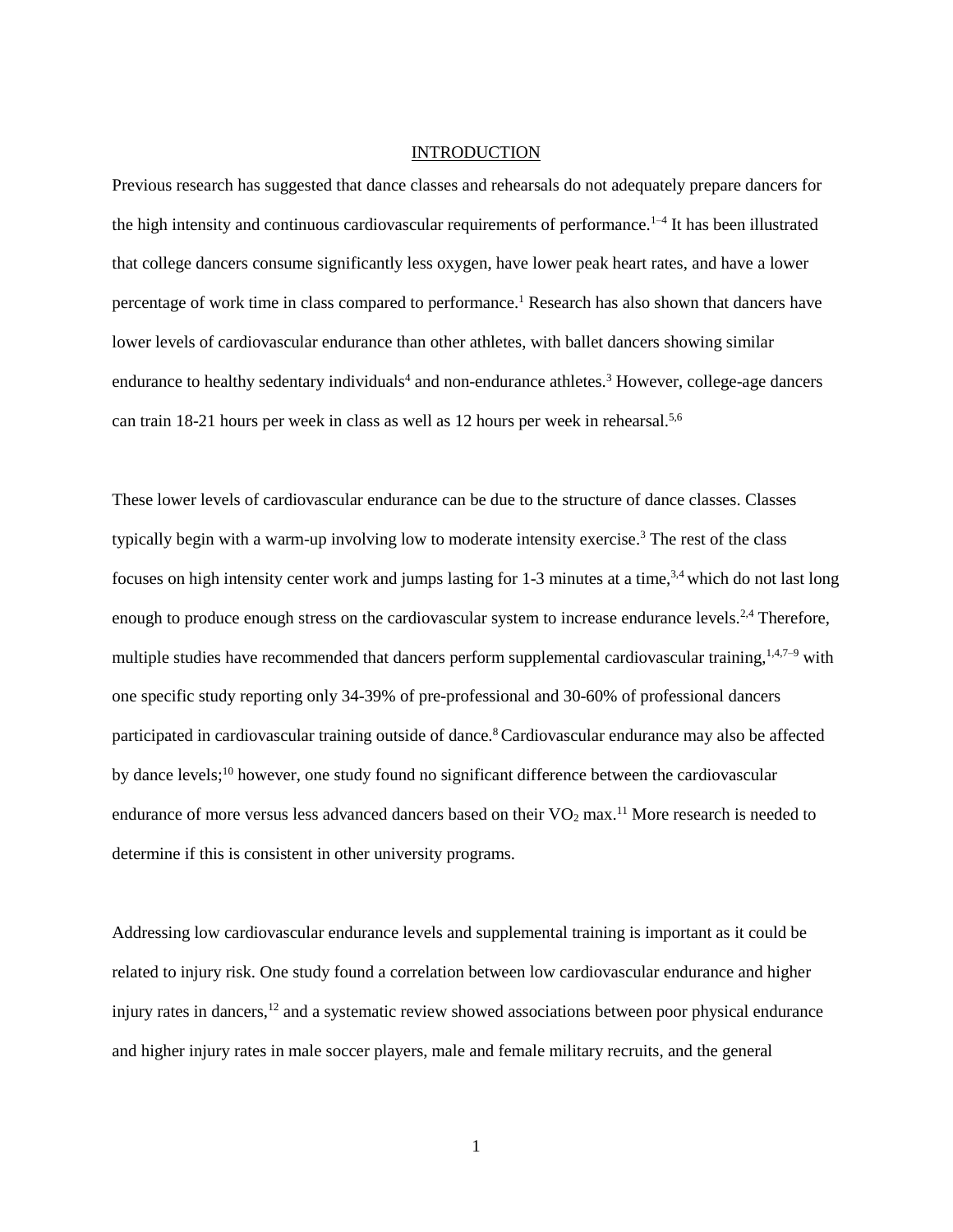population.<sup>13</sup> Furthermore, fatigue has been reported as a self-perceived factor for injuries in dancers,<sup>14,15</sup> and addressing cardiovascular endurance could decrease fatigue.<sup>8</sup>

A validated tool, that is both cost and time efficient, to measure dancers' cardiovascular endurance based on heart rate recovery ( $HR_{recovery}$ ) is the accelerated three-minute step test.<sup>6</sup> This test was used to assess the fitness of college dancers, and was categorized using criteria established by the YMCA<sup>6</sup>. In one study, incoming college dancers were found to have low endurance levels.<sup>8</sup> These levels significantly improved as they progressed through the program,<sup>8</sup> which may have been the result of receiving a wellness class in the curriculum. By continuing to gather more information on the cardiovascular endurance of college dancers, norms will develop that could aid dance teachers in developing supplemental programs to minimize injury risk and adequately prepare dancers for the rigorous demands of performance.

Dance conditioning programs such as non-specific supplementary cardiovascular training, one hour circuit training and vibratory training have been shown to be effective in increasing college dancers' cardiovascular endurance.<sup>9,16</sup> However, the effect of a single education session on cardiovascular endurance has not been demonstrated. If determined to be effective, this would be an efficient, convenient, and cost-effective way to educate college dancers and influence their cardiovascular endurance.

Likewise, dancers' attitudes towards supplemental cardiovascular endurance training have not been investigated. Collecting information about dancers' intentions to perform cardiovascular exercise can be useful in determining if an education session changes their intentions to perform this behavior, and if attitudes towards supplemental training vary by dance level. This information could be gathered using a questionnaire based on the Theory of Planned Behavior (TPB).<sup>17</sup>

2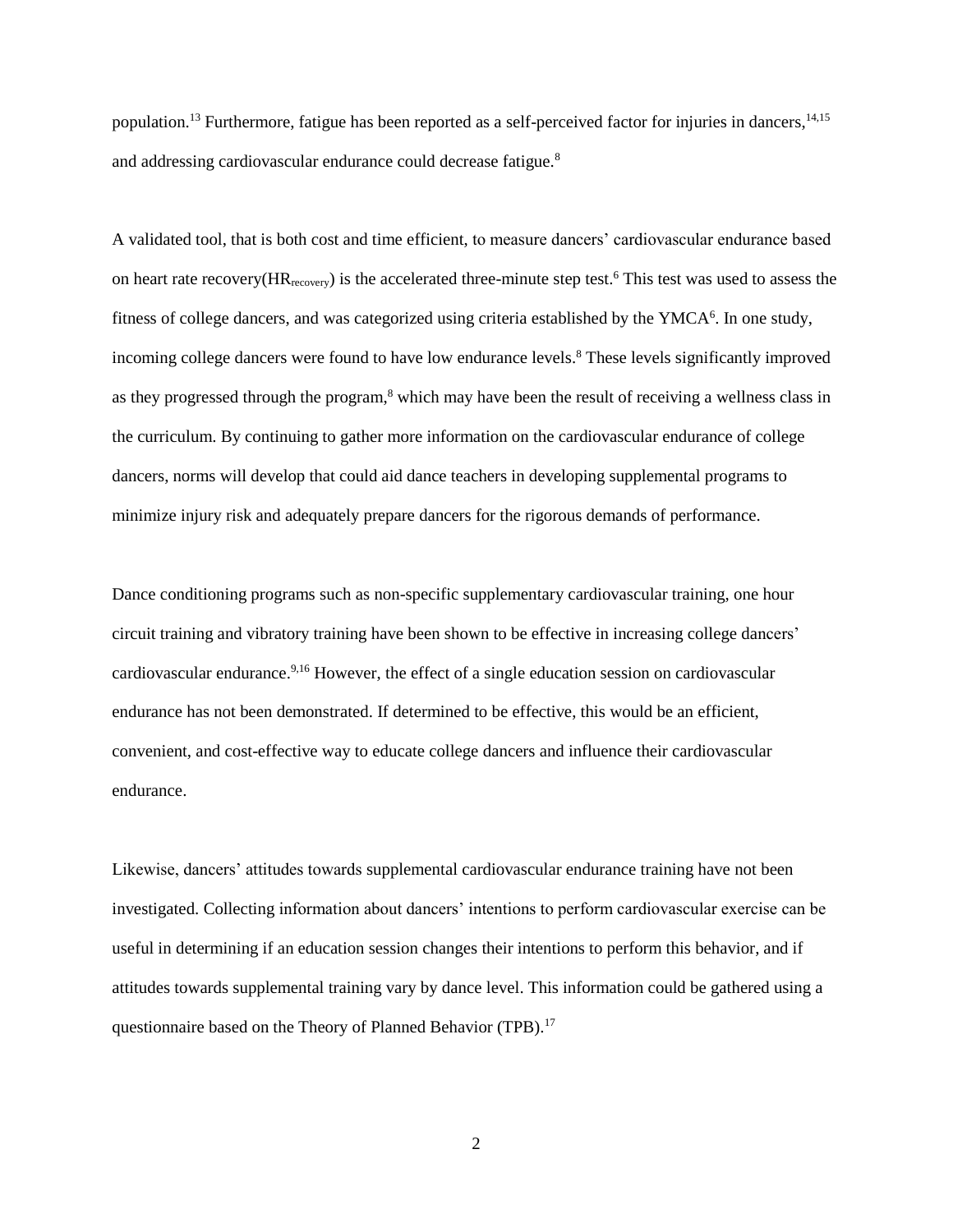The purpose of this study was to fill the void in previous research by using the accelerated three-minute step test to compare lower level and upper level college dancers' cardiovascular endurance, as well as the cardiovascular endurance of college dancers before and two months after a single education session.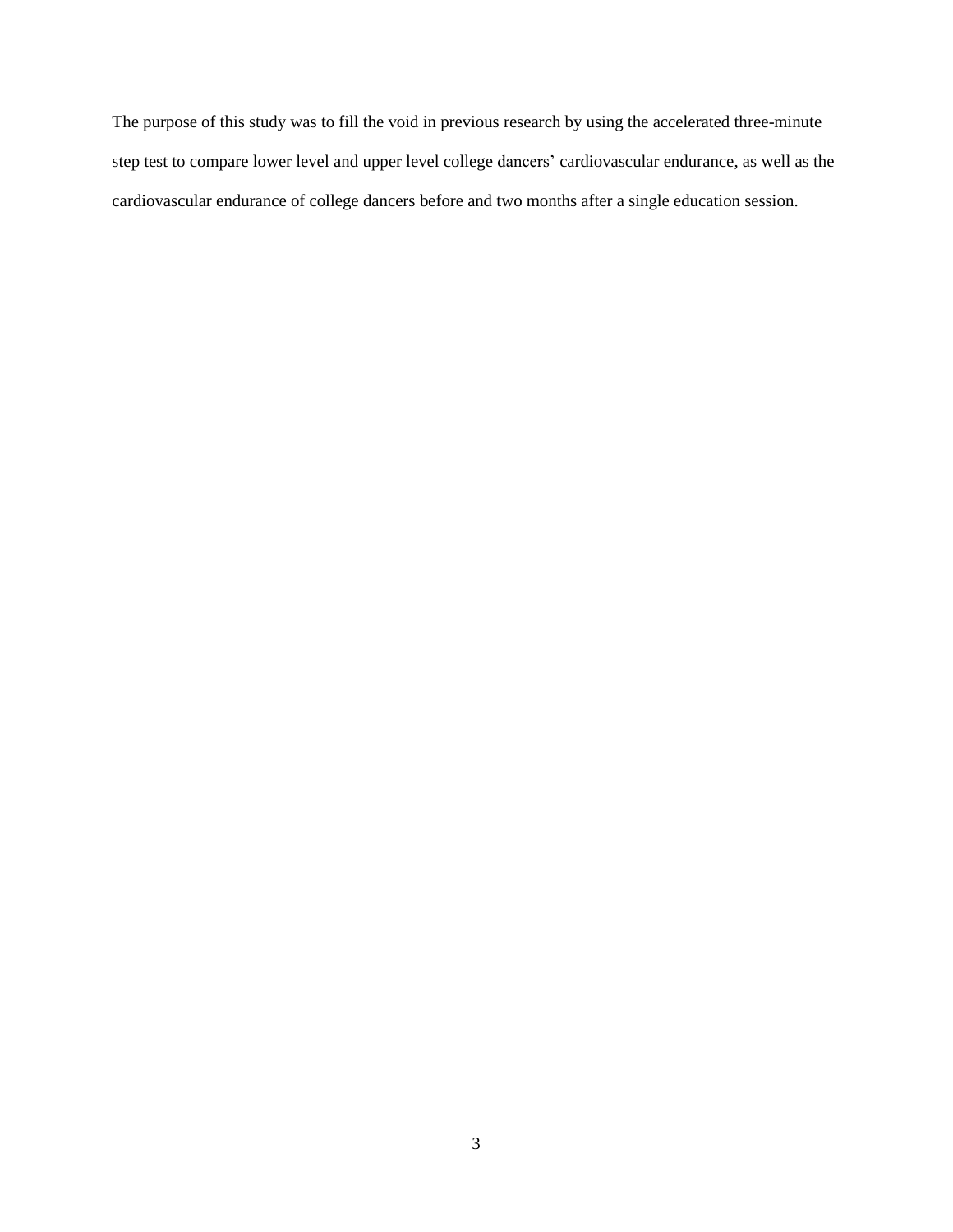#### **METHODS**

#### **Subjects**

This study took a sample of convenience by recruiting subjects from university dance classes and posting research flyers. For subjects to be considered, the inclusion criteria consisted of being a current dance BFA major or have the intent to declare a dance BFA major, current enrollment in the designated number of technique classes required by the UNLV Dance Department during the fall and spring semesters, and must be between the age of 18-30. The exclusion criteria included having any lower extremity injuries within the last 2 weeks prior to testing that would prevent weight bearing or ability to stair step, the presence of Stage 1 hypertension or higher, or an abnormal resting heart rate of greater than 100 beats per minute. The subjects were required to be enrolled in the designated number of dance technique classes as determined by the dance department, which included 3 types of dance technique classes meeting 2 times per week, for a total of 6 classes. The same inclusion and exclusion criteria were utilized for the step retest the following spring semester. The reason to exclude those with stage 1 hypertension or higher or abnormal resting heart rate was for safety purposes, minimizing the risk of any cardiovascular complications during testing. The study initially recruited a total of 38 subjects with 5 male and 33 female dancers, and 1 female subject was excluded due to having Stage 1 hypertension (Figure 1). Dancers were already placed through an audition by the dance program into one of four ballet and modern dance levels ranging from beginner to advanced. For the purposes of this study, the dancers in levels 1 and 2 were grouped into the lower dance level group, and the dancers in levels 3 and 4 were grouped into the upper dance level group. There were 13 subjects in the lower level and 24 in the upper level. We used G\*Power 3.1 to calculate 13 as the minimum number of subjects needed to have a power of 0.95.<sup>8</sup>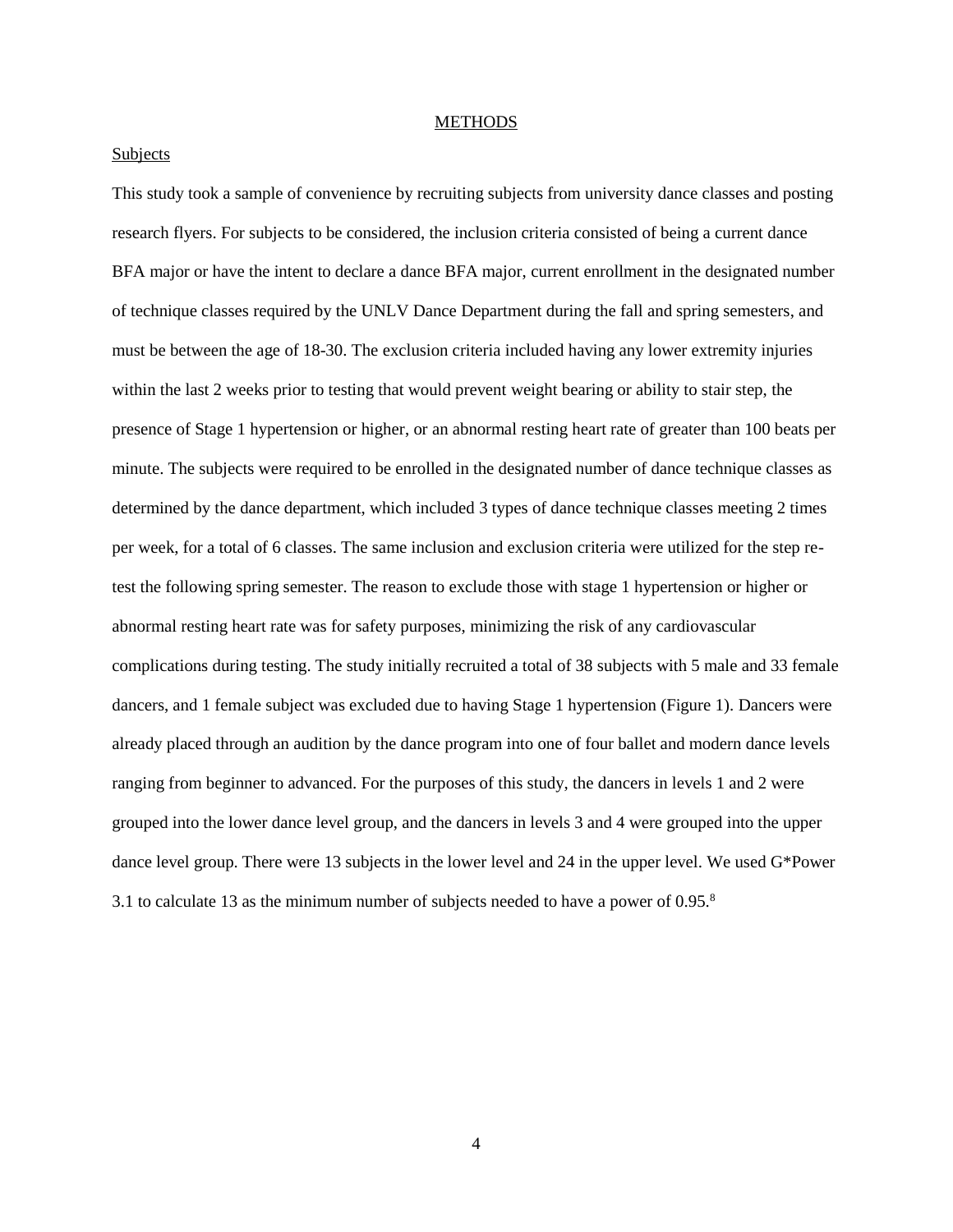**Figure 1.** Subject recruitment and retention.



#### Questionnaires

The TPB questionnaire used for this study was created, based on the standard published questionnaire, to assess the amount of activity performed outside of dance class. The TPB has been shown to have a 23.9% variance of predictive value for physical activity, which is considered to be strong, keeping in mind that multiple factors influence behavior. <sup>17</sup>The TPB contains five categories; intention, past behavior, control beliefs and power of control, injunctive normative beliefs and motivation to comply, and behavioral beliefs and outcome evaluations. Subjects indicated on a scale of 1 (strongly disagree) to 7 (strongly agree) how strongly they agreed with statements corresponding with each of the categories. There were thirteen standardized questions broken down into five categories. The standard method was used to calculate the average score per category calculated for each subject. The defined behavior for the TPB was based on the American College of Sports Medicine (ACSM) guidelines for cardiovascular exercise.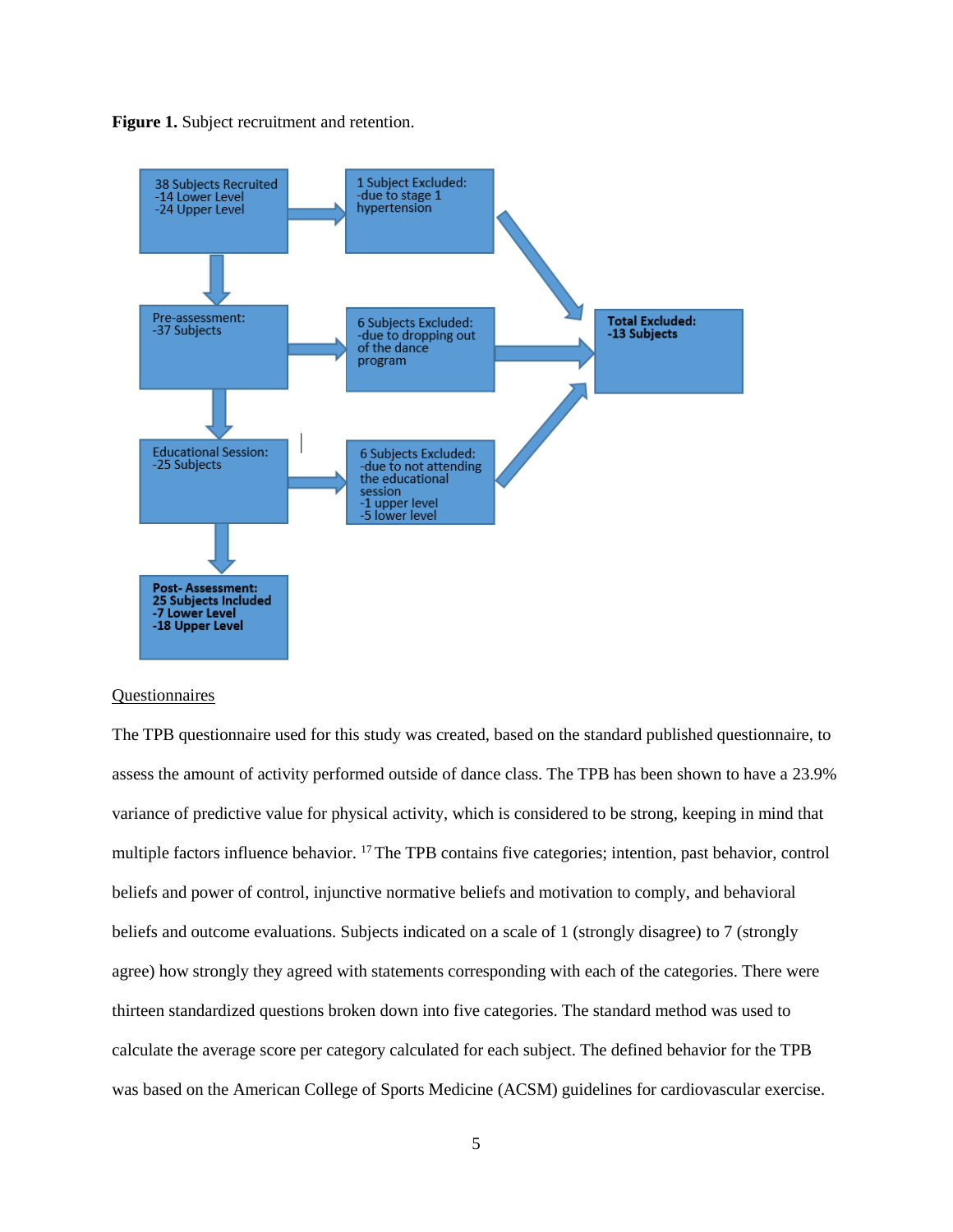The ACSM recommends that most adults engage in moderate-intensity cardiorespiratory exercise training for at least 30 minutes per day on at least 5 days a week for a total of at least 150 minutes per week, or vigorous-intensity cardiorespiratory exercise training for at least 20 minutes per day on at least 3 days per week (at least 75 min per week), or a combination of moderate- and vigorous-intensity exercise to achieve a total energy expenditure of at least 500–1000 metabolic equivalent-minutes (MET-min) per week. <sup>18</sup> The cardiovascular exercise must be carried out in one continuous session or multiple shorter sessions of at least 10 minutes. Since these guidelines are the minimum recommendations to improve cardiovascular endurance, they are a good baseline for dancers outside of dance classes. The example TPB which was administered to subjects is included in Appendix A.

The (International Physical Activity Questionnaire) IPAQ is a questionnaire that has been determined to have acceptable measurement properties across many different populations, with reliability intraclass correlations around 0.80 and criterion validity correlations around 0.30.<sup>19</sup> The IPAQ was utilized in this study to determine the amount of exercise in MET-min per week that dancers performed in the past seven days based on self-reported activity. The IPAQ has demonstrated measurement properties that were at least as good as other established self-report physical activity measures.<sup>19</sup>

## **Procedures**

A flow of the study design is provided in Figure 2. The methods will be broken down into three chronological sections; pre-assessment, education session, and post-assessment.

#### Pre-Assessment

During the initial session at the beginning of the fall semester, subjects were given the IPAQ to assess their physical functions and dance intake form to record their personal histories of dance performance, exercise, and injuries. The first session required 35 minutes from each subject. A TPB questionnaire was initially collected during the first session. However, due to researchers' error of improper formatting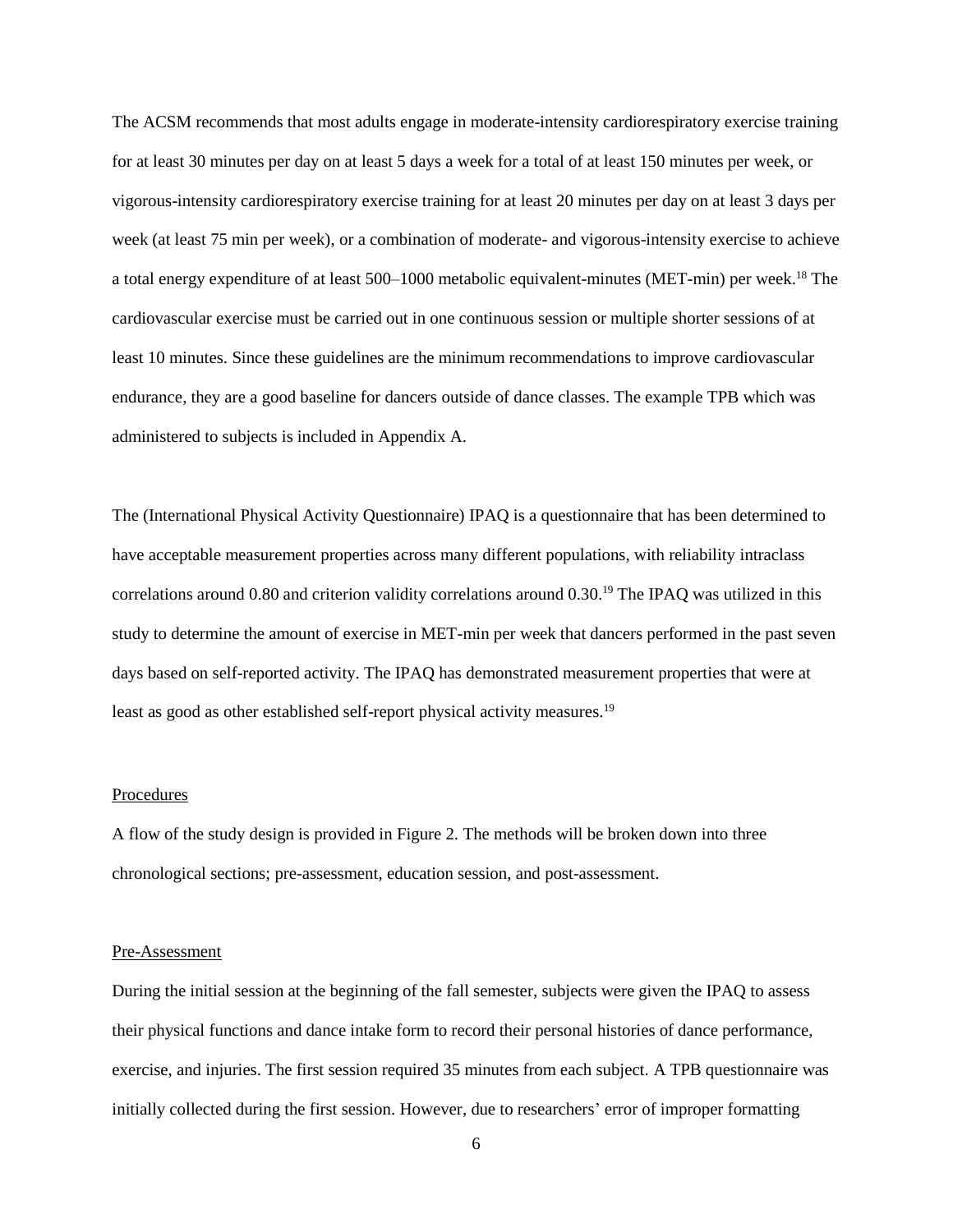when creating the original TPB, it was thrown out and reformatted. The newly formatted TPB was collected at the beginning of the education session and was used as the initial TPB for the purpose of this study.

During the first session, the dancers' weights and heights were measured and later calculated as BMI during data analysis. Their heart rates were taken using the Polar 7 heart rate monitors and secured around the dancers' chests. The dancers rested in a seated position for at least two minutes to bring their heart rates to baseline.<sup>20</sup> Resting blood pressure was taken while measuring resting heart rate. The subjects then performed the accelerated three-minute step test. Two subjects were tested simultaneously by the same two examiners. The test required a timer, a metronome set to 112 beats per minute and two steps with four levels each to reach a height of 30.5 centimeters.<sup>6</sup> The accelerated three-minute step test was adapted from the YMCA three-minute step test, and the speed was changed from 96 beats per minute (bpm) to 112 bpm based on Bronner and Rakov's protocol.<sup>6</sup> The speed was increased to prevent a ceiling effect from occurring with dancers since they may require higher levels of cardiovascular endurance than the typical population. <sup>6</sup> Then the protocol of up-up-down-down on the steps was explained and demonstrated to the dancers. The timer was set, and the dancers began the accelerated three-minute step test. At three minutes, the dancers' peak heart rates were recorded, and the dancers immediately sat down. After sitting for one minute, the dancers' heart rates were taken through the heart rate monitors to get their one minute  $HR_{recovery}$ . Each subject was classified into a fitness category based on their one minute  $HR_{recovery}$ , gender, and age. 6

#### Education Session

Upon completion of initial data collection, three upper level and one lower level dancers were randomly recruited from a pool of volunteers to wear heart rate monitors during a ballet class and a modern dance class to evaluate if the heart rate reached an aerobic training zone and if that heart rate was held in the zone consistently throughout class. They also wore the monitors during dress rehearsals for upcoming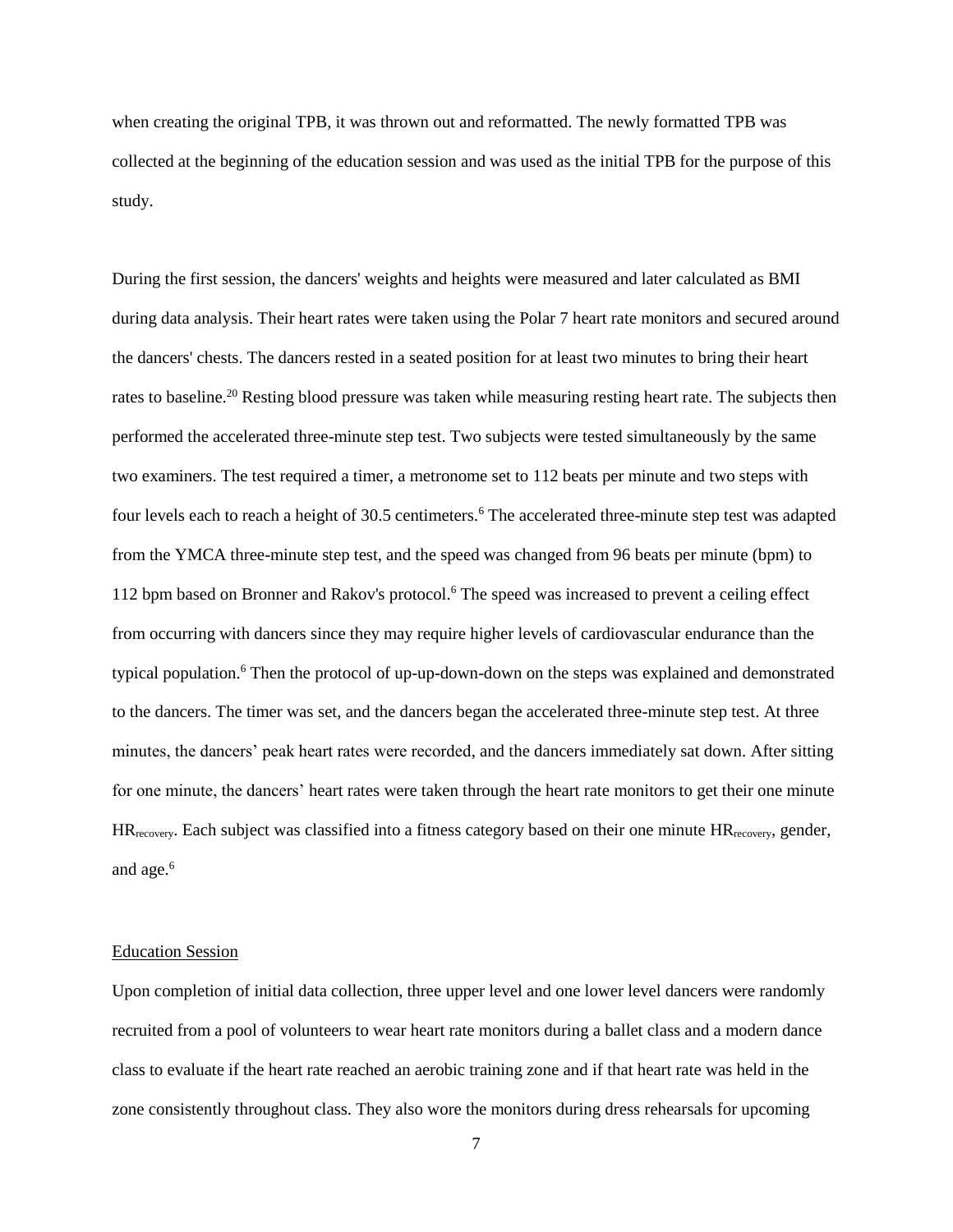performances to determine if there was a large difference between the cardiovascular workload required in dance classes versus performances.

A single education session was developed using the results of the three-minute step test and the data collected from the heart rate monitors. The education session also highlighted the dancers' previously reported amount of exercise that the dancers performed outside of dance class, determined by the IPAQ.

The participants were guided through a PowerPoint lecture, which focused on the importance of the dancers incorporating cardiovascular endurance training into their cross-training regimens, including the health benefits of regular cardiovascular activity and injury prevention for dancers during practice and rehearsal. The dancers were educated on the current research about dance and cardiovascular endurance, including the current evidence that dance classes alone do not improve cardiovascular endurance. They were presented with two different graphs comparing heart rates, from the volunteers who wore the heart rate monitors, during classes (both modern and ballet) versus performances; this indicated that although the amount of time spent during performance was shorter than during class, the peak heart rates during performance were much higher. Many performances involve being on stage for even longer periods, so class alone does not prepare dancers for long, high intensity performances. The education session also covered moderate- versus high-intensity cardiovascular exercise, and the minimum requirements per week for each type based on recommendations from the ACSM. The dancers were informed how to determine the intensity of their cardiovascular activity through Rate of Perceived Exertion (RPE) and heart rate monitoring and were given advice on developing and implementing an endurance training program. A sample high-intensity interval training (HIIT) program that included a combination of typical HIIT components as well as dance-specific movements was demonstrated. Details of the education session are provided in Appendix B. Ultimately, the dancers were advised to explore different types of cardiovascular exercise and to participate in exercises that they enjoy to facilitate participation and habit forming behaviors.

8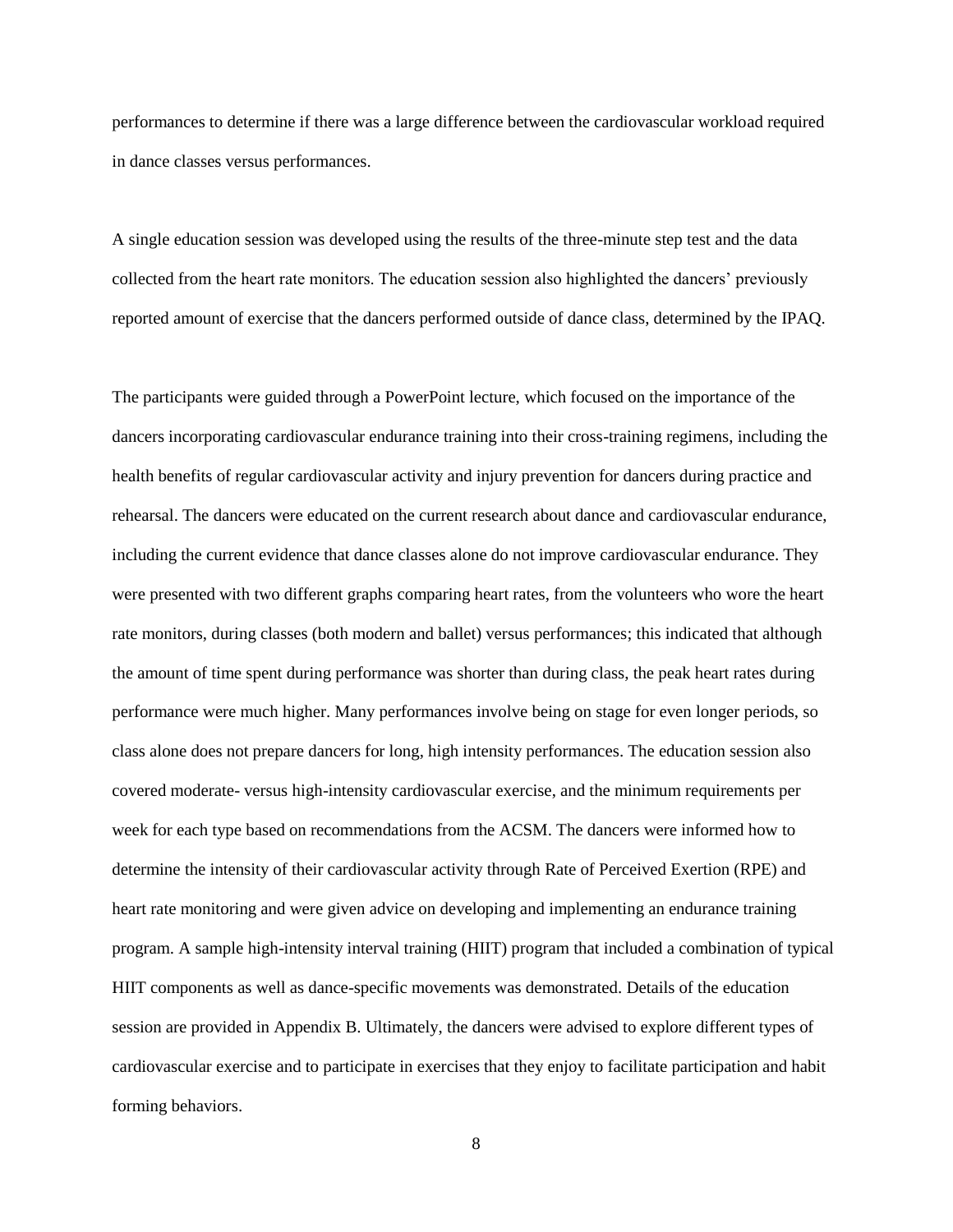#### Post-Assessment

The dancers were re-assessed at the end of the spring semester, two months after the education session, which followed the same procedure as the pre-assessment. The TPB questionnaire and the IPAQ were readministered at the beginning of this assessment. The dancers' weights, resting heart rates, and resting blood pressures were measured before the performance of the three-minute step test. HR<sub>recovery</sub> after one minute was measured after the administration of the test. The pre- and post-education results were later compared during statistical analysis.

## **Timeline**

Due to the structure of the UNLV Dance Department, all performances were scheduled at the end of the semester. In order to obtain all necessary data, including the heart rates during dress rehearsal, the initial data was collected in the fall semester. The education session was given during the first week of the spring semester. To allow time for the dancers to incorporate changes into their endurance exercise regime based upon the information provided in the education session and accordingly demonstrate a measurable difference in endurance level, the post-assessment was completed at the end of the spring semester.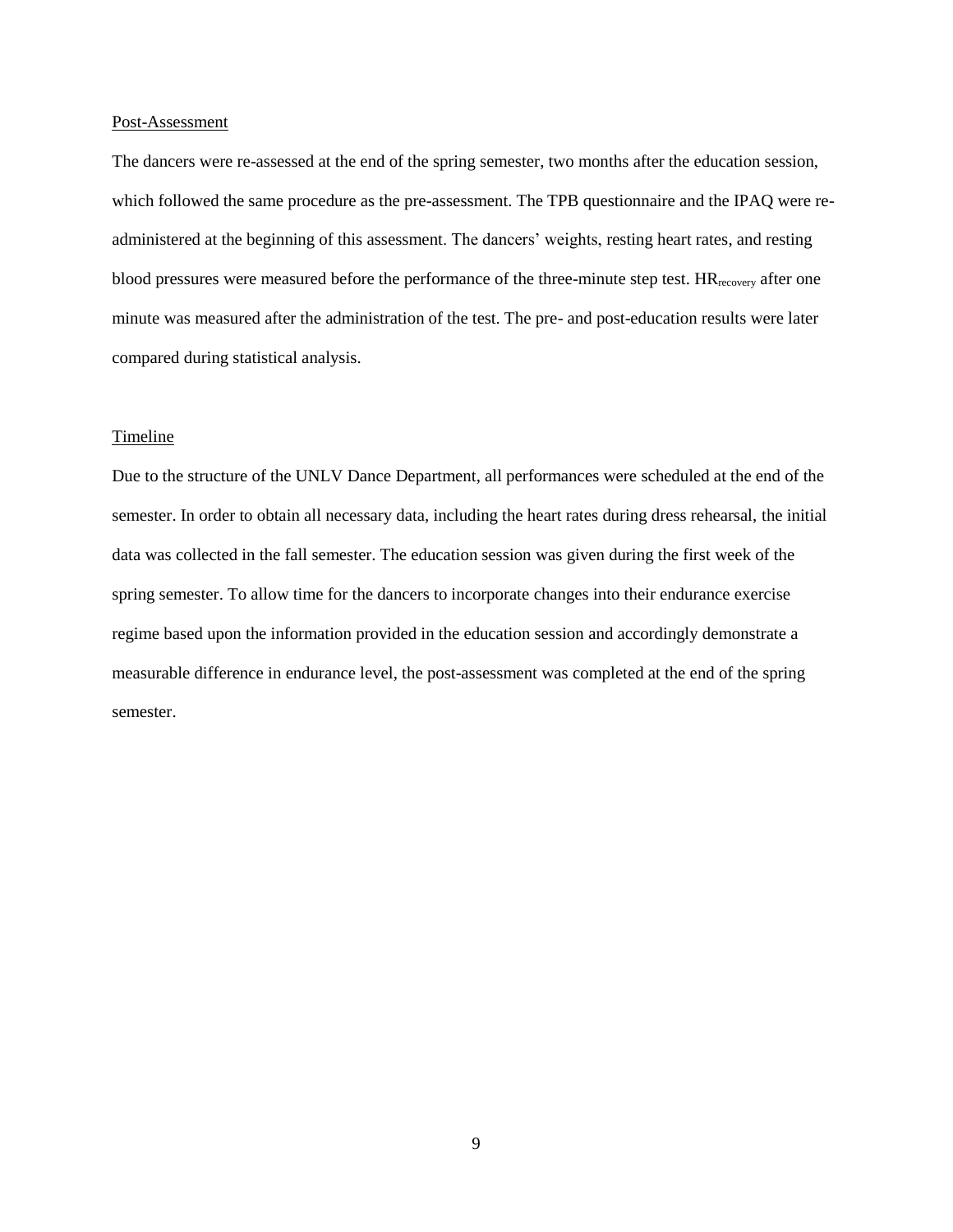#### **Figure 2**. Study design flow.



#### Data Analysis

The tests and measures utilized in this research study include the accelerated three-minute step test, Theory of Planned Behavior (TPB) and the International Physical Activity Questionnaire (IPAQ). Dancers were placed into one of seven categories based on their heart rate recovery, age, and gender. The seven-categories were 0=excellent, 1=good, 2=above average, 3=average, 4=below average, 5=poor, and 6=very poor. Bronner and Rakov have made recommendations that if a dancer has a fitness level of 3-6 (average to very poor endurance), he or she should perform cardiovascular training outside of class.<sup>8</sup> The accelerated three-minute step test has demonstrated high correlations to the treadmill test in dancers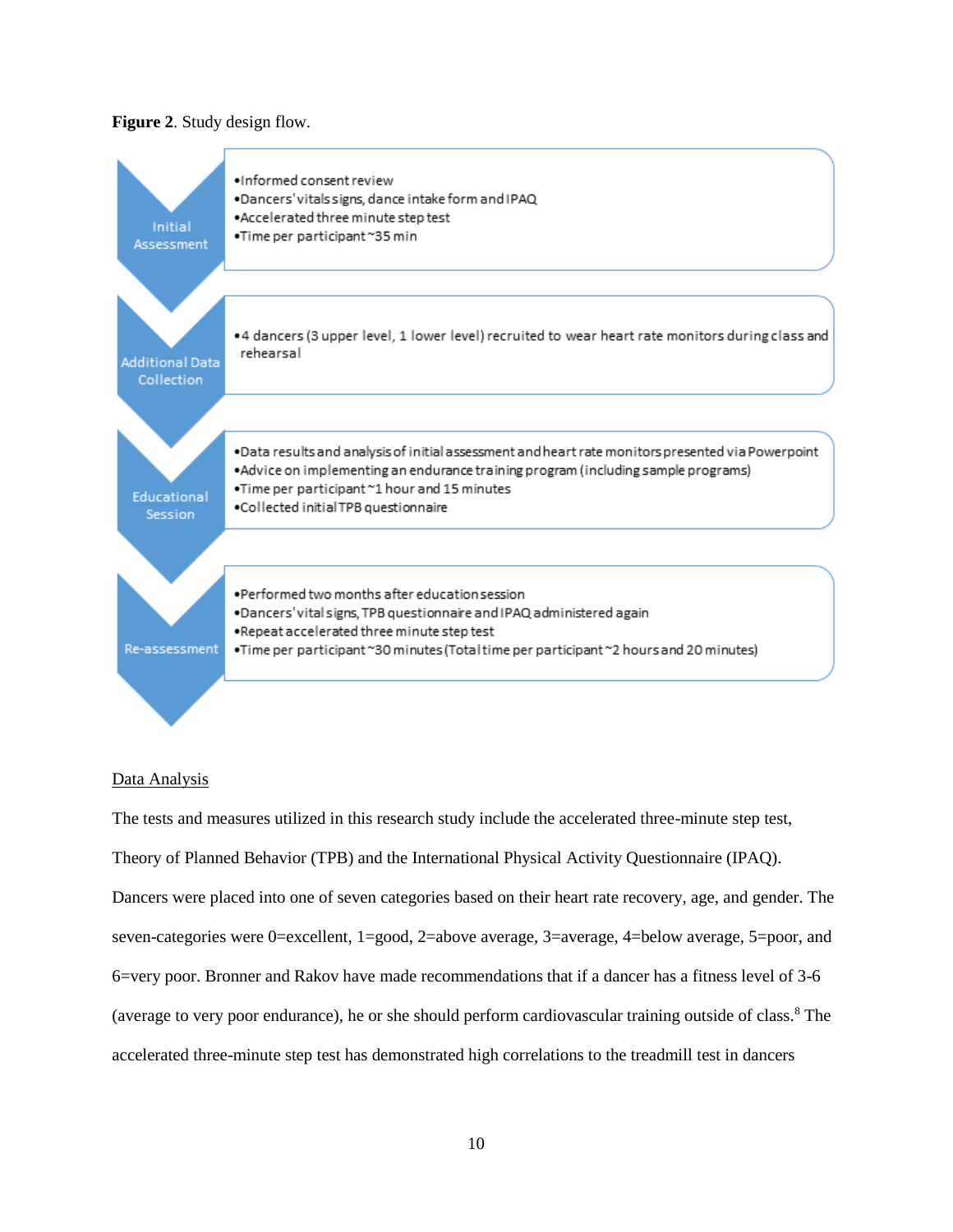$(ICC=0.73)$ ,<sup>6</sup> and step tests have demonstrated reliability in multiple populations ranging from  $r=0.82$ - $0.92^{21}$ 

#### Statistical Analysis

The outcome variables of this study included the difference in fitness categories, reflected as cardiovascular endurance, between the lower level and upper level dance groups; the difference in fitness categories, reflected as cardiovascular endurance, of both dance level groups from before and after the education session; the difference in the scores on the TPB questionnaire, reflected as the intent to exercise, before and after the education session; and the difference in the scores on the IPAQ, reflected by the amount of self-reported activity the dancers performed, before and after the education session in MET-min per week. Based on the accelerated three-minute step test, the subjects were placed into fitness categories. Subsequently, the percentage of dancers in each category was calculated, and the mean fitness categories for both the upper level and lower level dancers were calculated. The IPAQ was used to calculate the average MET-min per week of physical activity both before and after the education session. A two-way repeated measures ANOVA was run with the between-subject factor being dance level and the within-subject factors including pre- and post-assessments for BMI, weight, IPAQ MET-min per week, score of each TPB category, and one-minute  $HR_{recovery}$  after the accelerated three-minute step test. Where the Mauchley's test violated sphericity, we reported the more conservative Greenhouse-Geisser corrected values. All statistical analyses were performed on SPSS Version 23.0 statistical software (IBM Corporation, Armonk, NY) using a significance level of 0.05.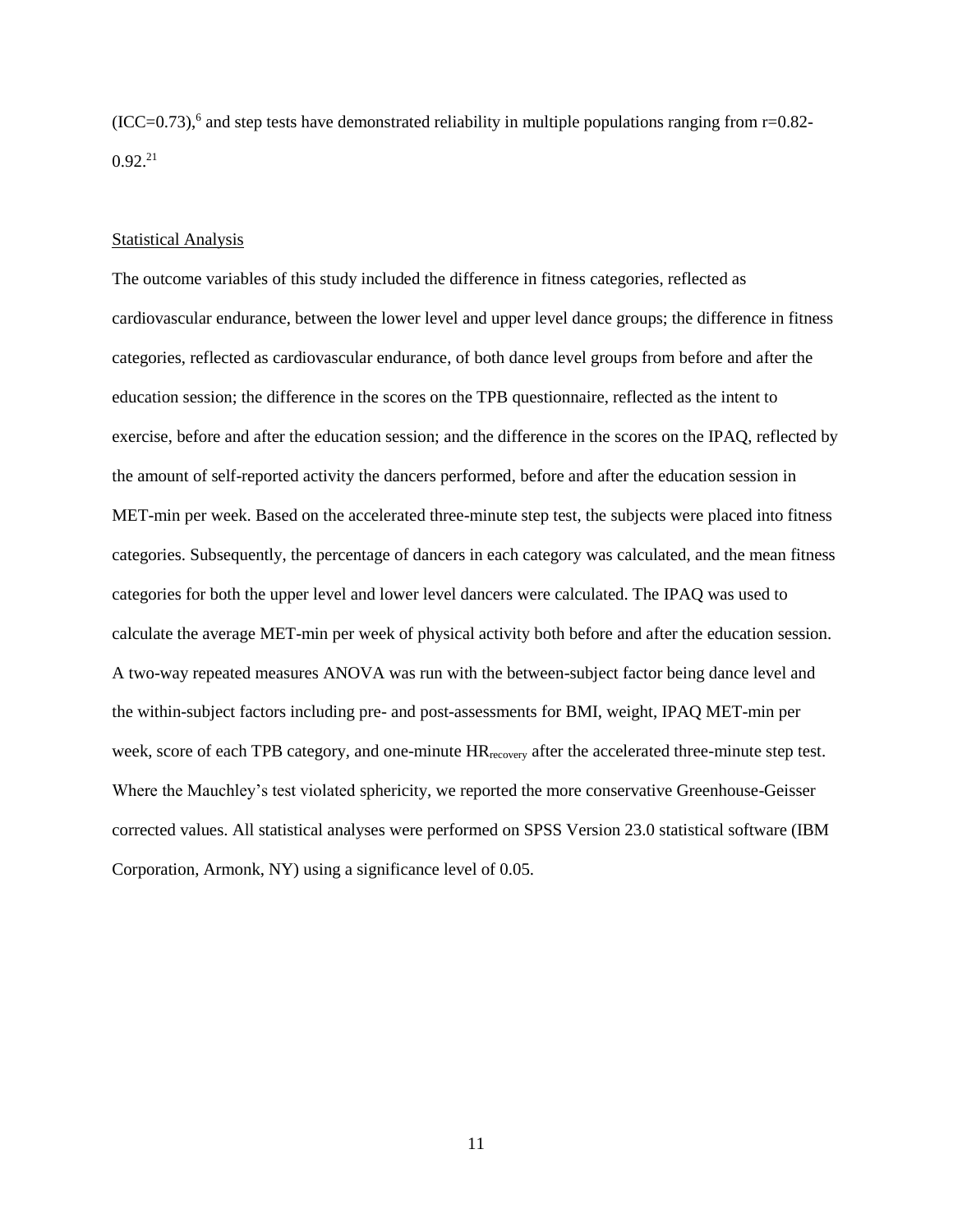#### **RESULTS**

## Demographic characteristics

At initial-assessment, data was collected from 37 subjects (32 females, 5 males). Of the initial 37 subjects, the mean  $HR_{\text{recovery}}$  was 116.54 $\pm$ 20.52 bpm, and the mean fitness category was 3.41 $\pm$ 1.83. Only 37.8% of the subjects were in the recommended fitness categories of 0-2, and 62.2% were in the poorer fitness categories of 3-6. Six subjects were unable to attend the education session, and six subjects dropped out of the UNLV dance program, so a total of 25 subjects (7 lower level and 18 upper level) completed the post assessment (Figure 1).

**Table 1.** Demographics of 25 college dance students before education session on cardiovascular endurance.

| Dance Level | Number of<br>subjects | Age (years)      | Years of<br>Dance<br>experience | <b>Fitness</b><br>category |
|-------------|-----------------------|------------------|---------------------------------|----------------------------|
| Lower       | 7                     | $18.43 \pm 0.79$ | $11.71 \pm 4.86$                | $4.00 \pm 1.41$            |
| Upper       | 18                    | $20.17 \pm 1.58$ | $12.44 + 4.13$                  | $3.33 \pm 1.75$            |
| Total       | 25                    | $19.68 \pm 1.60$ | $12.24 + 4.26$                  | $3.52 \pm 1.66$            |

Among the 25 subjects who completed both assessments, two were male and 23 were female. Their average age was 19.68±1.60 years old with a mean dance experience of 12.24±4.26 years (Table 1). A two tailed t-test revealed that there was no significant difference in years of dance experience between the lower and upper level dancers (F=0.253, P=0.619). There was as a trend towards the dancers in the upper level being older than the dancers in the lower level (F=4.065, *P*=0.056). The average weight of subjects was  $139.92 \pm 22.45$  pounds (lb) and the average BMI was  $23.339 \pm 3.79$  kg/m<sup>2</sup>, with no significant difference between the lower and upper level dancers.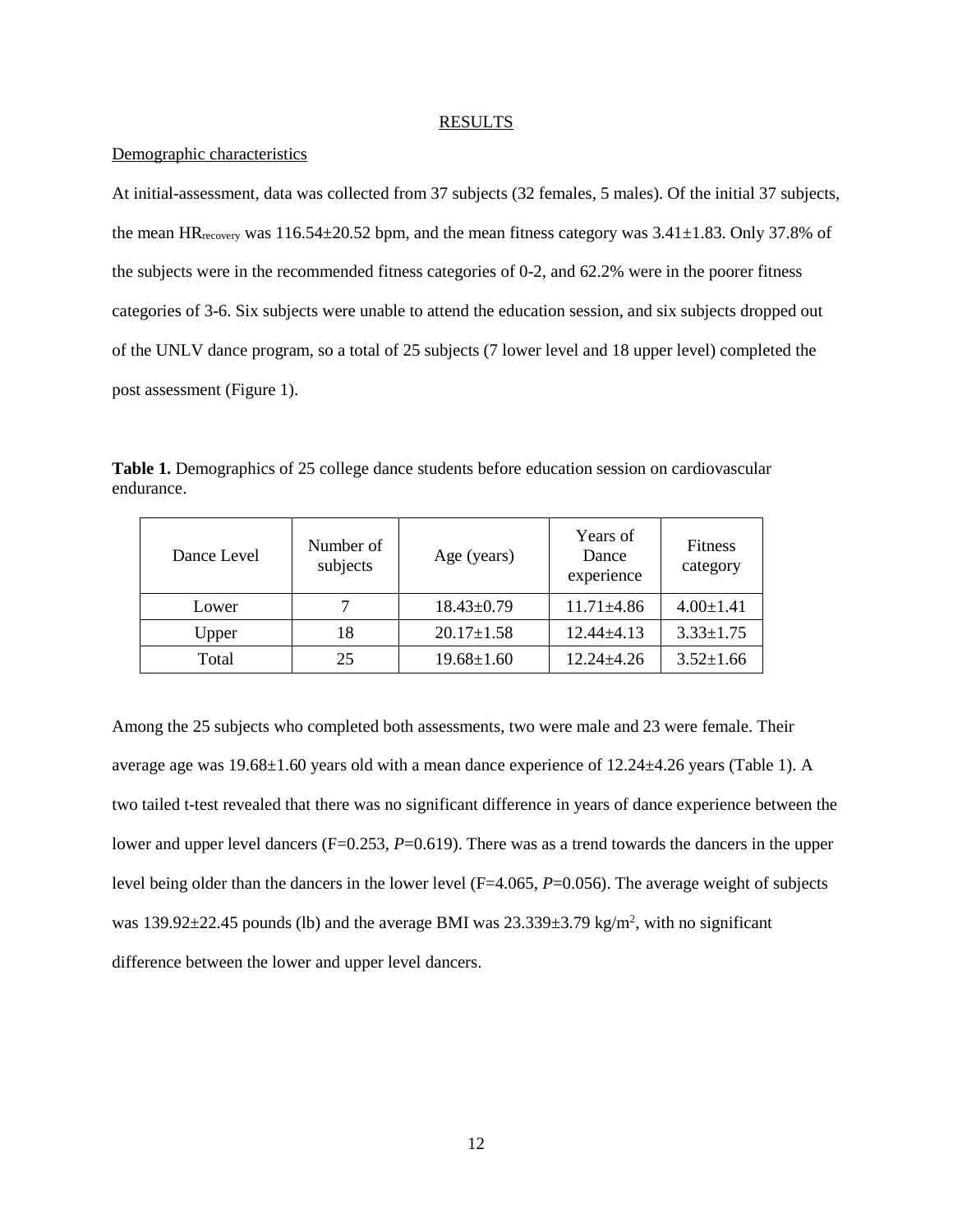

Figure 3. Body mass index (BMI) of the lower level dancers, upper level dance levels, and of all of the subjects before and after the education session.



**Figure 4.** The number of subjects in each fitness category before and after the education session.

Scale: 0 Excellent, 1 Good, 2 Above Average, 3 Average, 4 Below Average, 5 Poor, 6 Very Poor.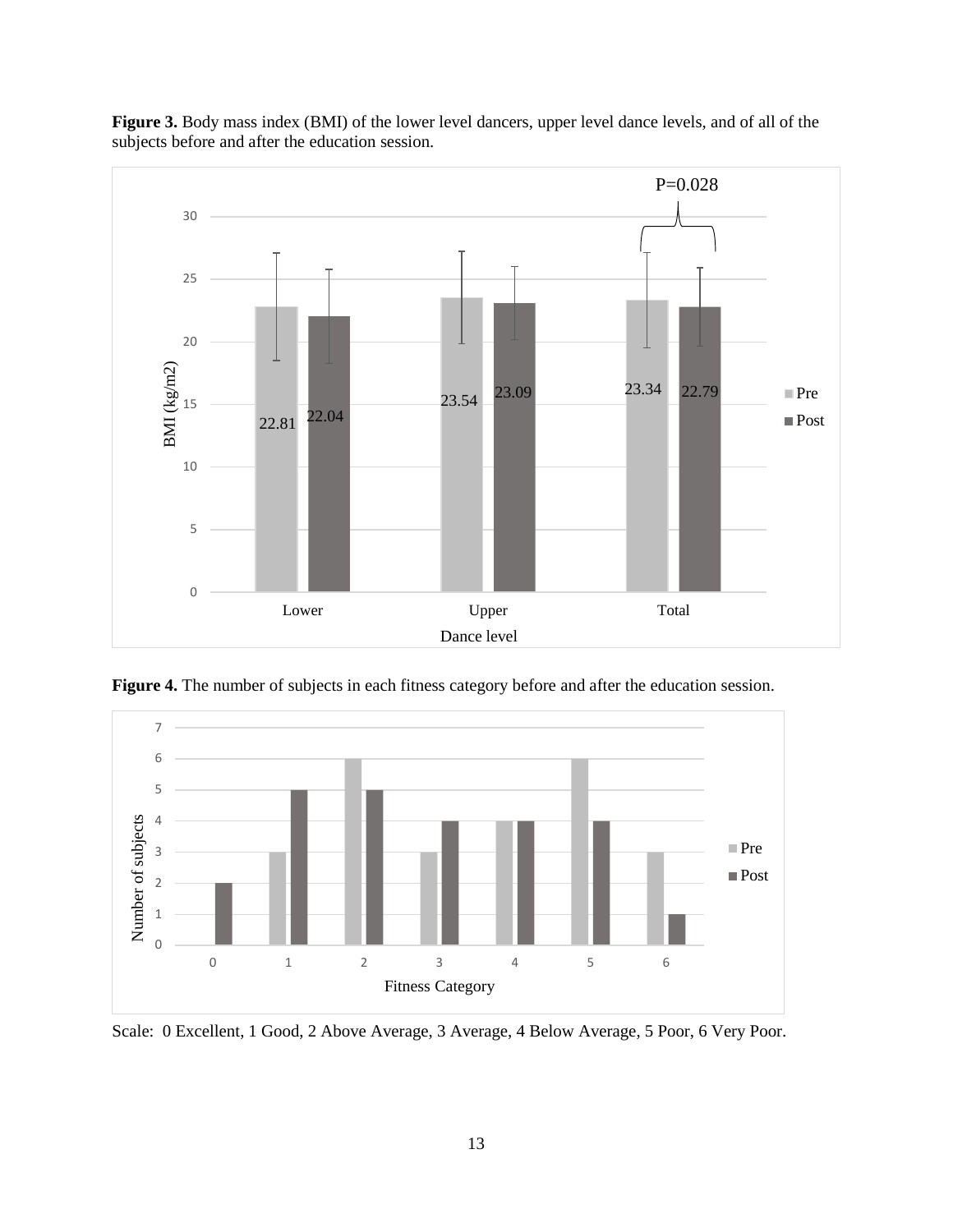

**Figure 5.** The mean HR<sub>recovery</sub> before and after the education session for the lower and upper level dancers.

**Table 2.** Subjects' mean data from before and two months after education session on cardiovascular endurance (Weight P=0.026).

| Dance<br>Level | <b>Fitness</b><br>Category<br><b>PRE</b> | <b>Fitness</b><br>Category<br><b>POST</b> | Weight<br>(lbs)<br><b>PRE</b> | Weight<br>(lbs)<br><b>POST</b> |
|----------------|------------------------------------------|-------------------------------------------|-------------------------------|--------------------------------|
| Lower          | $4 \pm 1.41$                             | $3.71 +$<br>1.60                          | $137.43 \pm$<br>21.09         | $133 \pm$<br>19.74             |
| Upper          | $3.33 \pm 1.75$                          | $2.39 +$<br>1.65                          | $139.76 \pm$<br>23.51         | $137.06 \pm$<br>19.15          |
| Total          | $3.52 \pm 1.66$                          | $2.76 \pm$<br>1.72                        | $139.10 \pm$<br>22.45         | $135.92 \pm$<br>18.99          |

## Changes pre- and post-education session

Among the 25 subjects that completed the study, the 2-factor repeated measures ANOVA revealed that there was no significant interaction of dance level on BMI (F(1)=0.385, *P*=0.541), but there was a significant main effect of time on BMI (F(1)=0.385, *P*=0.028), with BMI before the education session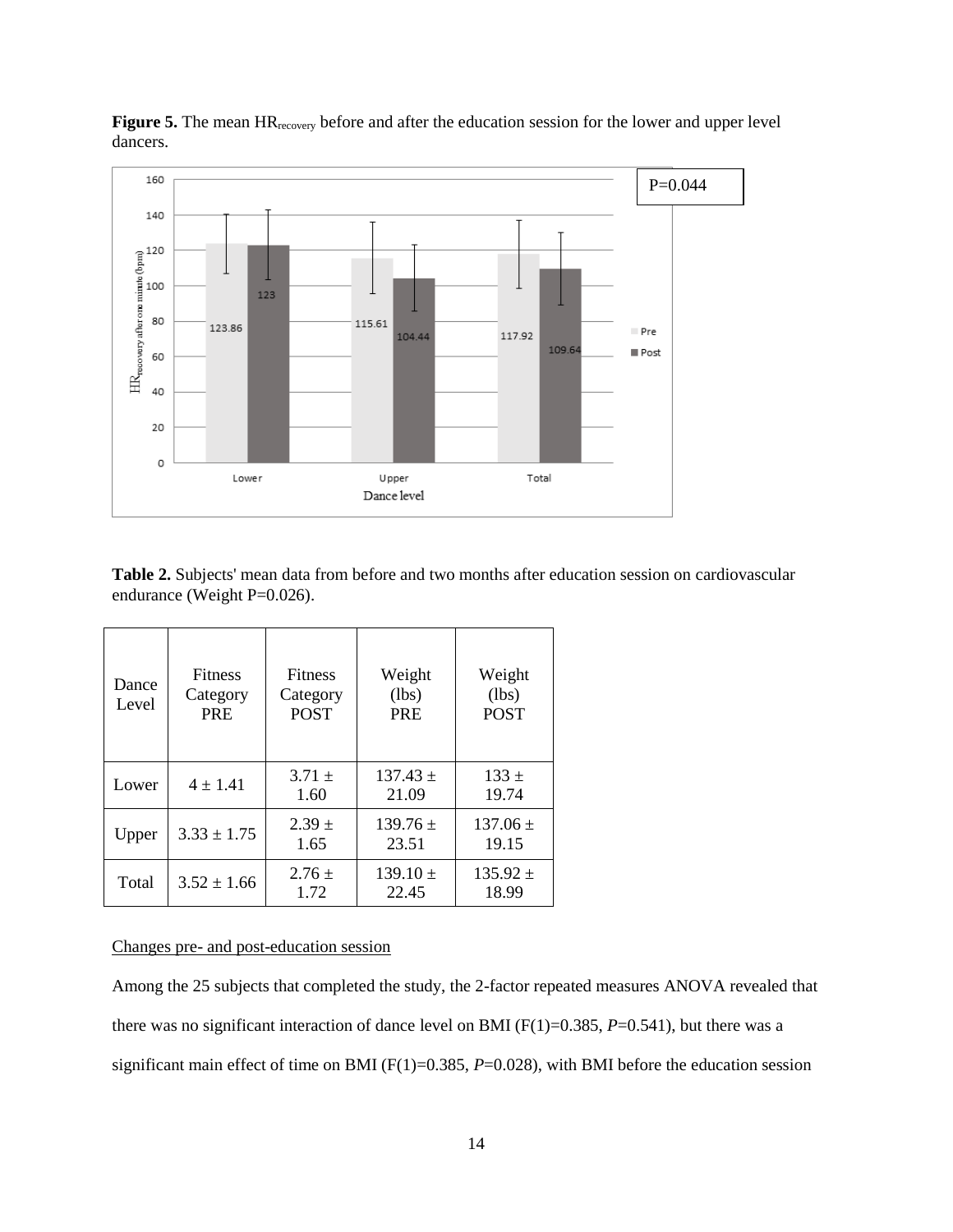being 23.34  $\pm$  3.79 and BMI after the education session being 22.79  $\pm$  3 (Table 2). However, there was no significant main effect of dance level on BMI (F(1)=0.333, *P*=0.569).

We calculated the mean fitness level to allow comparison between previous literature, and the mean fitness category for all subjects was  $3.52 \pm 1.66$  before the education session and  $2.76 \pm 1.72$  after (Figure 4). There was a trend towards a significant interaction between  $HR_{recovery}$  and dance level ( $F(1)=3.338$ , *P*=0.081). There was a main effect of time on  $HR_{recovery}$  ( $F(1)=4.540$ ,  $P=0.044$ ) with  $HR_{recovery}$  before the education session being  $117.92 \pm 19.28$  bpm and HR<sub>recovery</sub> after the education session being 109.64  $\pm$ 20.57 bpm (Figure 5). There was no significant main effect of dance level on  $HR_{recovery}$  (F(1)=2.747, *P*=0.111). The post hoc independent t-test comparison showed the mean HR<sub>recovery</sub> before the education session between the upper and lower dance levels was similar (F(23)=1.370, *P*=0.348). However, the mean HR<sub>recovery</sub> after the education session for the upper level was significantly lower (F(23)=0.959, *P*=0.040) (Figure 6). Since HR<sub>recovery</sub> is descriptive of the dancer's fitness category, it is assumed that the overall fitness category of the dancers decreased, which is indicative of an improved endurance level.

The mean HR<sub>recovery</sub> for the two male subjects was  $96.50 \pm 6.36$  bpm before the education session and was 79.00  $\pm$  14.14 bpm after the education session, while the mean HR<sub>recovery</sub> for the female subjects was  $119.78 \pm 18.93$  bpm before the education session and was  $112.30 \pm 18.97$  bpm after the education session. Further statistical tests were not performed due to the small number of male subjects.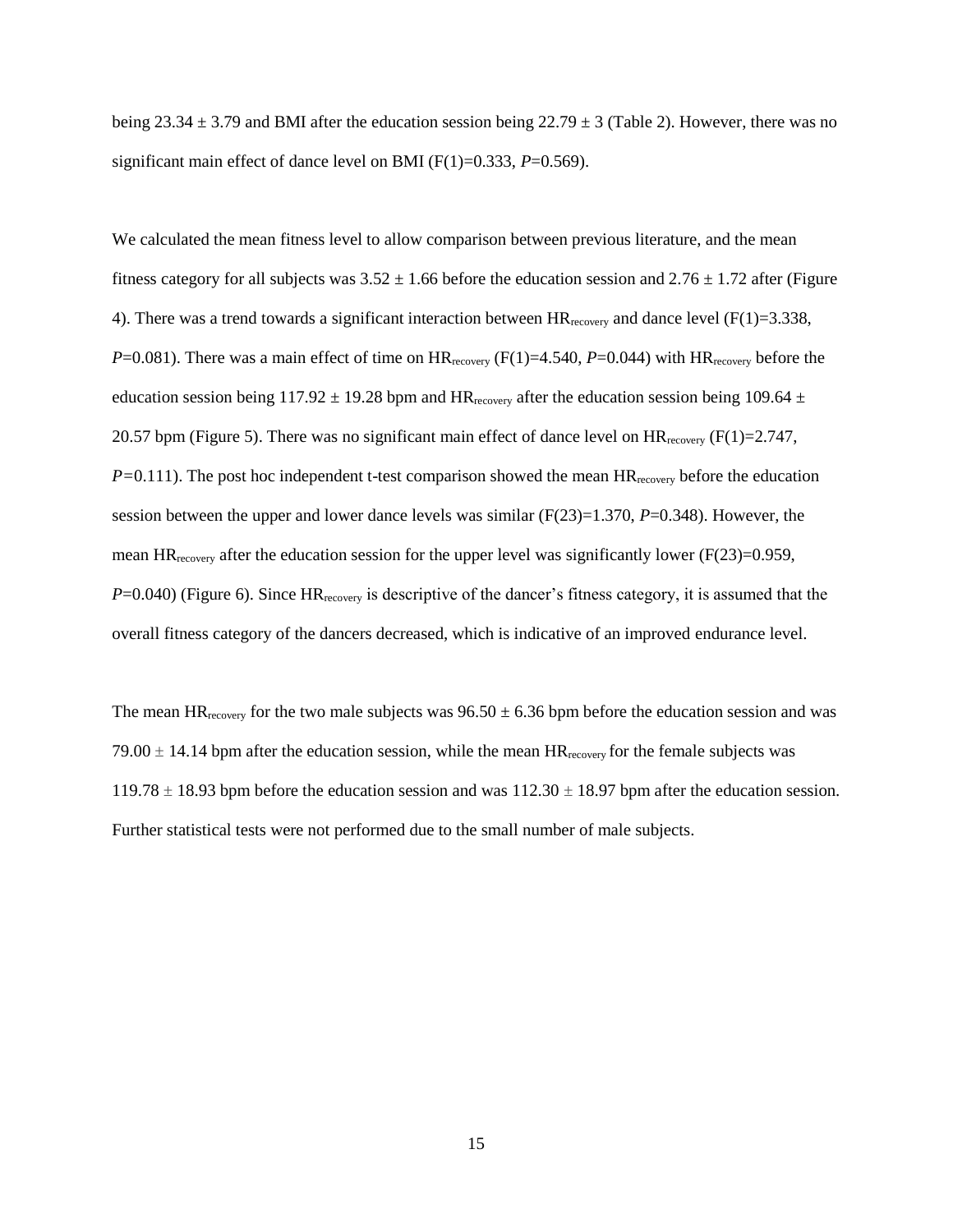

**Figure 6.** Significant difference of HRrecovery values after education session**.** 

In regard to the TPB questionnaire, there was no significant interaction of time on intent to perform cardiovascular exercise (F(1)=0.391, *P*=0.538), and no significant main effect (F(1)=0.781, *P*=0.386). There was also no significant interaction of time on perceived behavioral control of cardiovascular exercise (F(1)=0.678, *P*=0.419) or significant main effect (F(1)=0.081, *P*=0.778). There was no significant interaction of time on subjective norms about cardiovascular exercise  $(F(1)=0.336, P=0.568)$ , and no significant main effect (F(1)=2.177, *P*=0.154). There was also no significant interaction of time on attitudes towards performing cardiovascular exercise  $(F(1)=0.179, P=0.677)$ , or significant main effect  $(F(1)=1.467, P=0.238)$ . There was no significant interaction of time on past behavior  $(F(1)=0.780)$ *P*=0.386), and no significant main effect (F(1)=1.847, *P*=0.187) (Table 3).

There was also no significant main effect of dance level on any of the TPB questionnaire categories, except there was a trend towards dance level having a significant main effect on subjective norms  $(F(1)=4.249, P=0.051)$  with the lower level dancers scoring higher than the upper level dancers (Table 3). There was also a significant main effect of dance level on past behavior with the upper level dancers scoring higher than the lower level dancers  $(F(1)=5.750, P=0.025)$  (Table 3).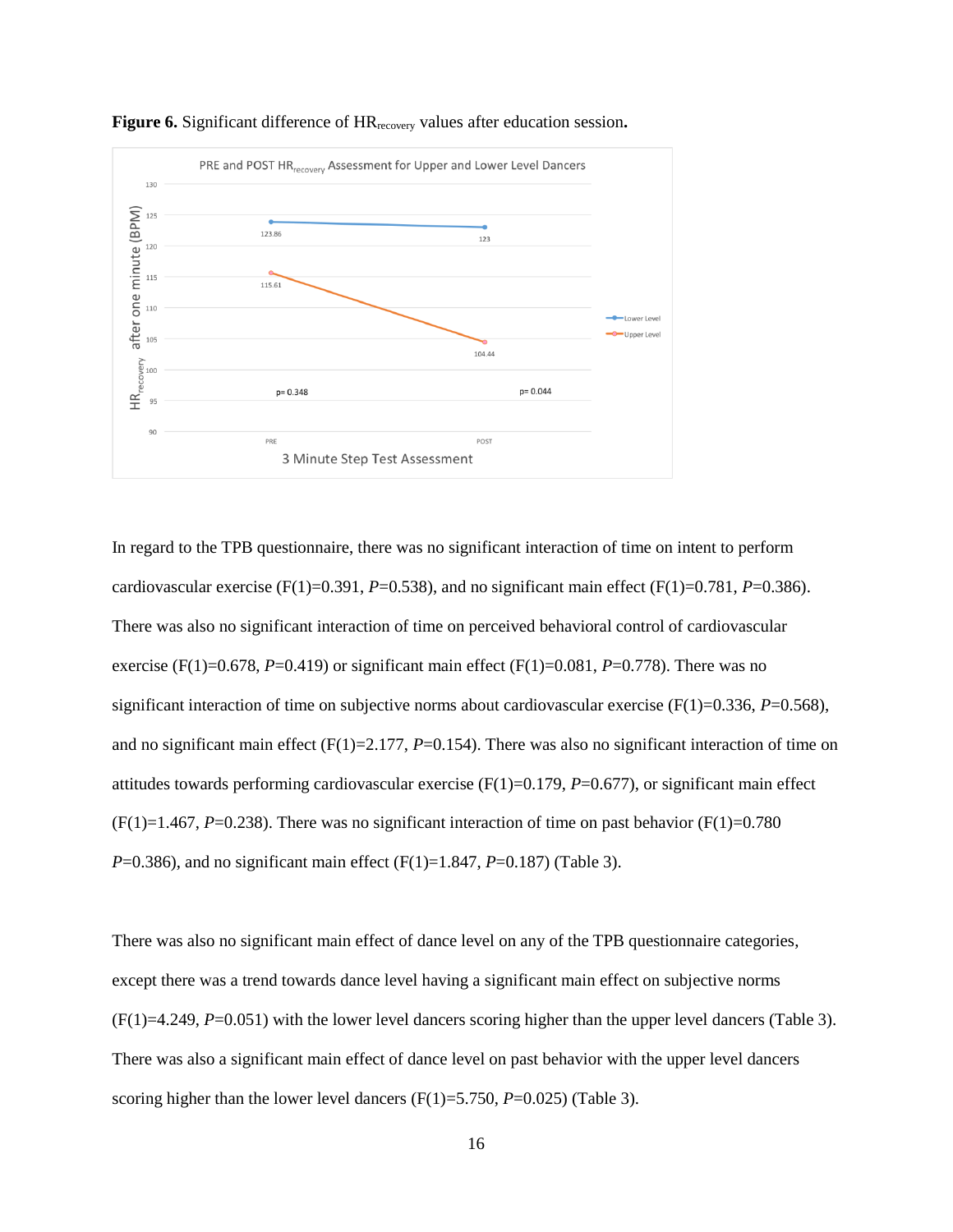**Table 3.** Theory of Planned Behavior (the mean score for each specific predictor variable) for lower level and upper level dancers. (\*2-factor repeated measures ANOVAs show significant main effect of dance level on past behavior (F(1)=5.750, P=0.025).

| Predictor<br>Variables                                                     | <b>PRE</b><br>Lower Level | <b>POST</b><br>Lower Level | <b>PRE</b><br><b>Upper Level</b> | <b>POST</b><br><b>Upper Level</b> |
|----------------------------------------------------------------------------|---------------------------|----------------------------|----------------------------------|-----------------------------------|
| Past Behavior*                                                             | $4.71 \pm 1.11$           | $3.93 \pm .93$             | $5.56 \pm 1.34$                  | $5.39 \pm 1.51$                   |
| Perceived<br><b>Behavioral</b><br>Control of<br>Cardiovascular<br>Exercise | $4.29 \pm .53$            | $4.14 \pm .14$             | $4.50 \pm 0.62$                  | $4.57 \pm .55$                    |
| <b>Attitudes</b><br>Towards<br>Cardiovascular<br>Exercise                  | $5.68 \pm 1.34$           | $6.20 \pm .71$             | $5.43 \pm 1.38$                  | $5.68 \pm .92$                    |
| Intention to<br>Perform<br>Cardiovascular<br>Exercise                      | $5.52 \pm .88$            | $5.57 \pm .99$             | $5.39 \pm 1.30$                  | $5.67 \pm 1.23$                   |
| Subjective<br>Norms about<br>Cardiovascular<br>Exercise                    | $5.32 \pm .61$            | $5.50 \pm .82$             | $4.13 \pm 1.24$                  | $4.54 \pm 1.55$                   |

The 2-factor repeated measures ANOVAs revealed no significant interaction between time and dance level on the IPAQ scores (F(1)=0.003, *P*=0.960). There was no significant main effect of time (F(1)=0.224, *P*=0.641) or dance level (F(1)=0.069, *P*=0.795) on the IPAQ scores (Table 4).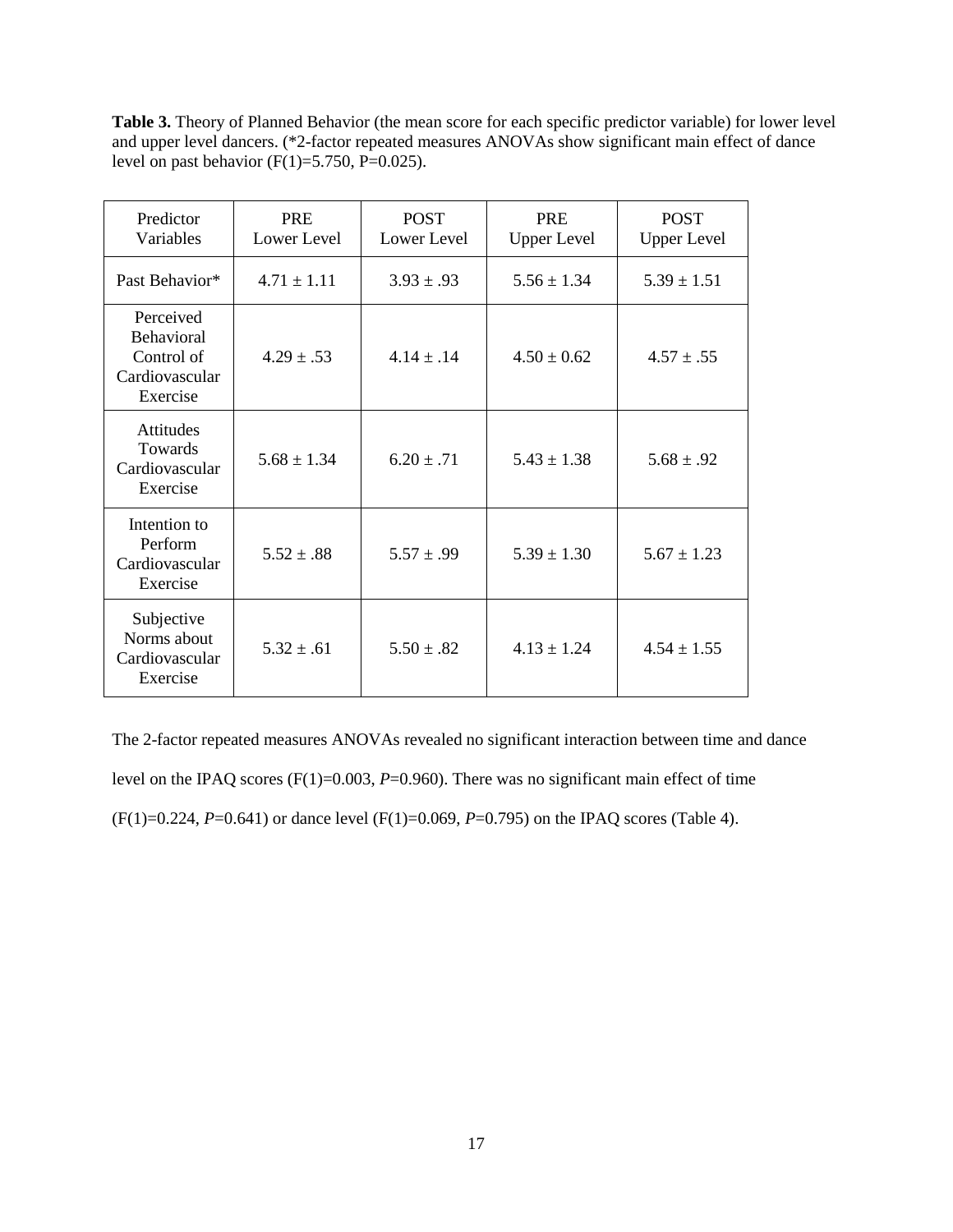**Table 4.** IPAQ (mean score for MET-min per week) † Differences in MET-min per week from before and after the education session  $(F(1)=0.224, p=0.641)$ .

| <b>IPAQ</b>                            | <b>PRE</b>            | <b>POST</b>           |
|----------------------------------------|-----------------------|-----------------------|
| MET-<br>min/week<br>Lower Level        | $5153.43 \pm 3439.72$ | $6061.50 \pm 3231.50$ |
| MET-<br>min/week<br><b>Upper Level</b> | $5686.92 \pm 5972.50$ | $6418.31 \pm 6028.70$ |
| Total†                                 | $5537.54 \pm 5318.32$ | $6318.40 \pm 5327.47$ |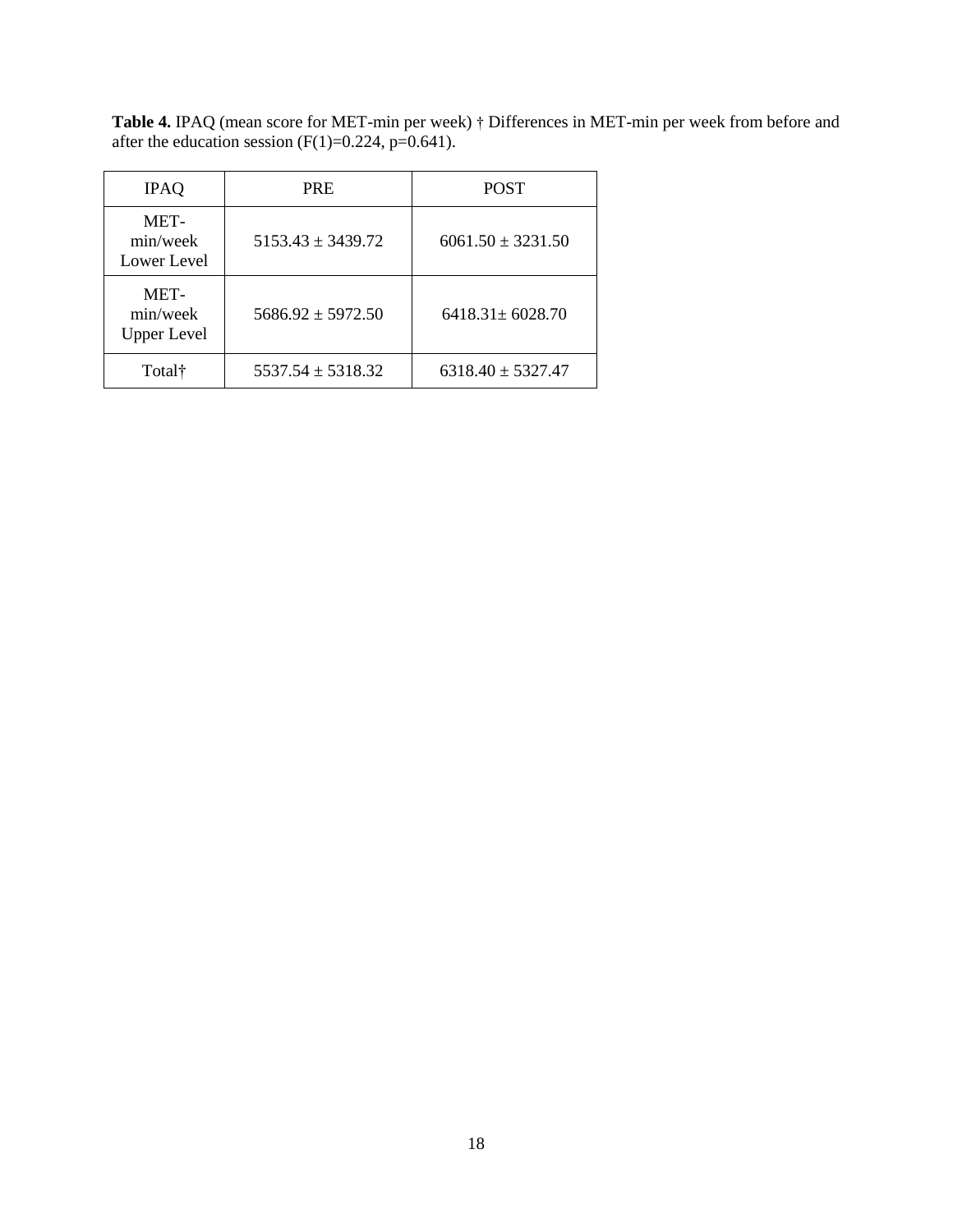## DISCUSSION

In this study we assessed the effects of a single education session on the cardiovascular endurance of college-aged dancers. Cardiovascular endurance was determined using HR<sub>recovery</sub> following a three-minute accelerated step test to compare baseline endurance levels of lower level dancers to upper level dancers. It was hypothesized that first, there would be no difference between the two class levels initially, which was supported by the results. Second, it was expected that all dancers would demonstrate improved cardiovascular endurance two months after the education session, which was supported by the results as well. Finally, it was hypothesized that the dancers would indicate they were more likely to perform cardiovascular exercises after the education session, which was not supported by the results.

The non-significant difference between the dance skill levels in terms of cardiovascular endurance prior to the education session aligned with previous literature. <sup>11</sup> However, the results of one question on the TPB questionnaire pertaining to performing cardiovascular exercise in the past four months illustrated that the upper level dancers were more likely to indicate that they performed the recommended levels of cardiovascular exercise outside of dance class than the lower level dancers. Despite upper level dancers indicating that they performed the recommended levels of cardiovascular exercise, this was not reflected by their responses on the IPAQ nor by the cardiovascular endurance levels before the education session. The upper level dancers may have been performing cardiovascular activities outside of dance class but were not performing it in sufficient amounts or at high enough intensities for it to be reflected in their HRrecovery. At initial testing, almost two-thirds of all dancers were at the level recommended to need supplemental cardiovascular activity outside of class. These results are consistent with previous studies, indicating that many college-aged dancers should incorporate more regular cardiovascular activity into their lives.<sup>8</sup>

Two months after the education session, the upper level dancers trended towards having a greater improvement in cardiovascular endurance, possibly indicating that dancers care more as they advance in

19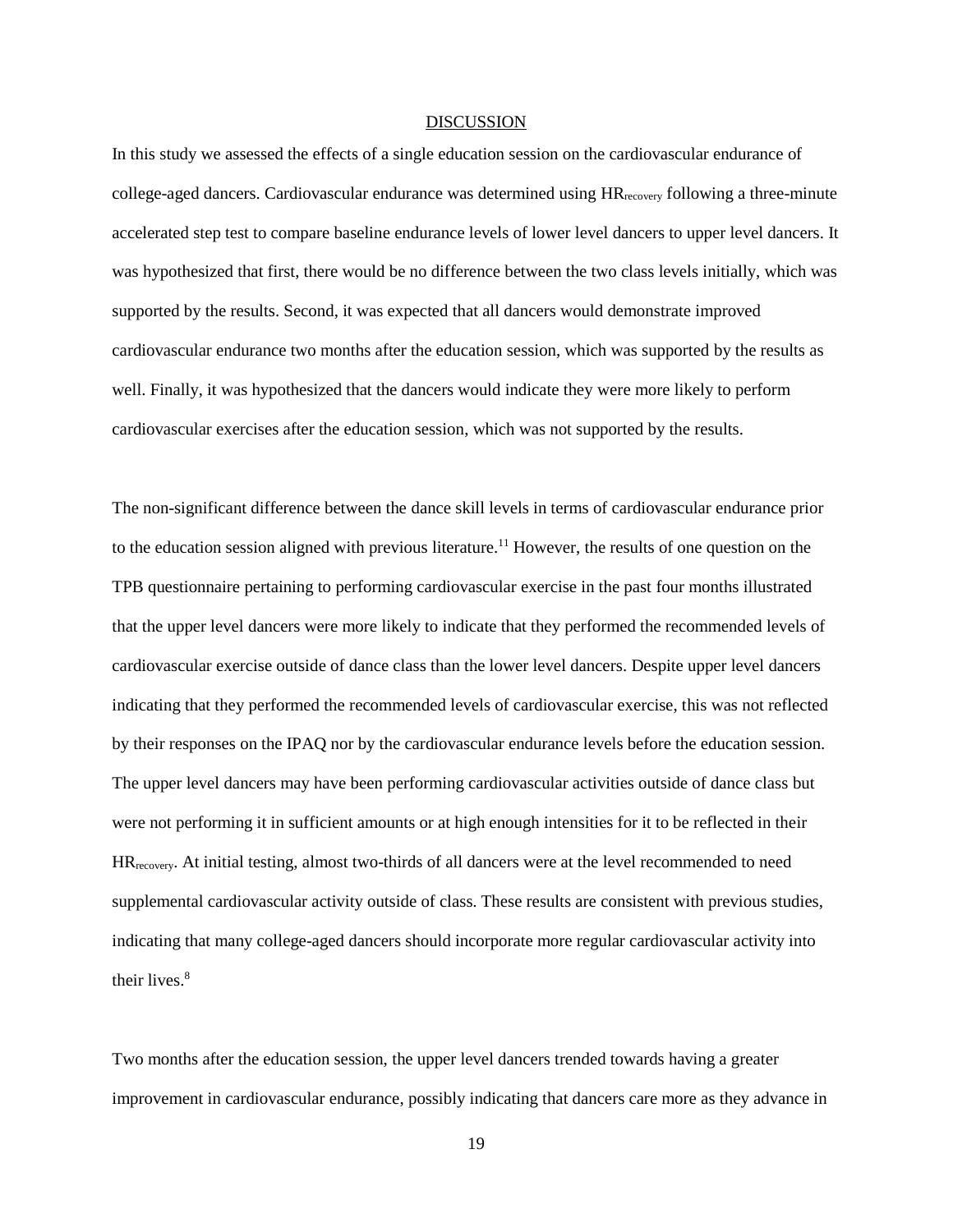the dance program and invest extra time to improve their endurance and peak performance potential. However, the TPB questionnaire did not indicate that the upper level dancers had greater intention or felt more social pressure to perform cardiovascular exercise outside of dance class.

Additionally, the advanced dancers may have demonstrated improved cardiovascular endurance due to being in more rehearsals and performances. Those with higher skill levels may be more likely to be selected during auditions for performances. However, the dance department only produces two separate shows each semester and performs each show three times, which is likely not enough to improve cardiovascular endurance by itself.

Among all dancers, we observed a statistically significant decrease in BMI and  $HR_{\text{recovery}}$  after the education session compared to baseline testing. It was initially hypothesized that the dancers would report they are more likely to perform cardiovascular exercise after the education session, but no changes of intention were seen after the session. Six months passed between the pre- and post-assessments. The New Year and new spring semester began within this time period, during which dancers may have set weight loss goals. This may have influenced their activity levels and subsequent improvement in endurance and weight. Based on past literature, the improvement seen would not have been due to increased demands from tougher classes, as upper level dancers have not demonstrated statistically significantly higher cardiovascular endurance than lower level dancers in the college setting. <sup>11</sup> The education session was conducted two months prior to post-assessment. There is a possibility that the session was a contributing factor in the greater improvement of the upper level dancers' post-assessment performances because six weeks of high intensity interval training may be enough time to see significant changes in cardiovascular endurance.<sup>22</sup> However, more research is needed to determine the education session's role in the significant weight loss and improved HRrecovery of all dancers.

20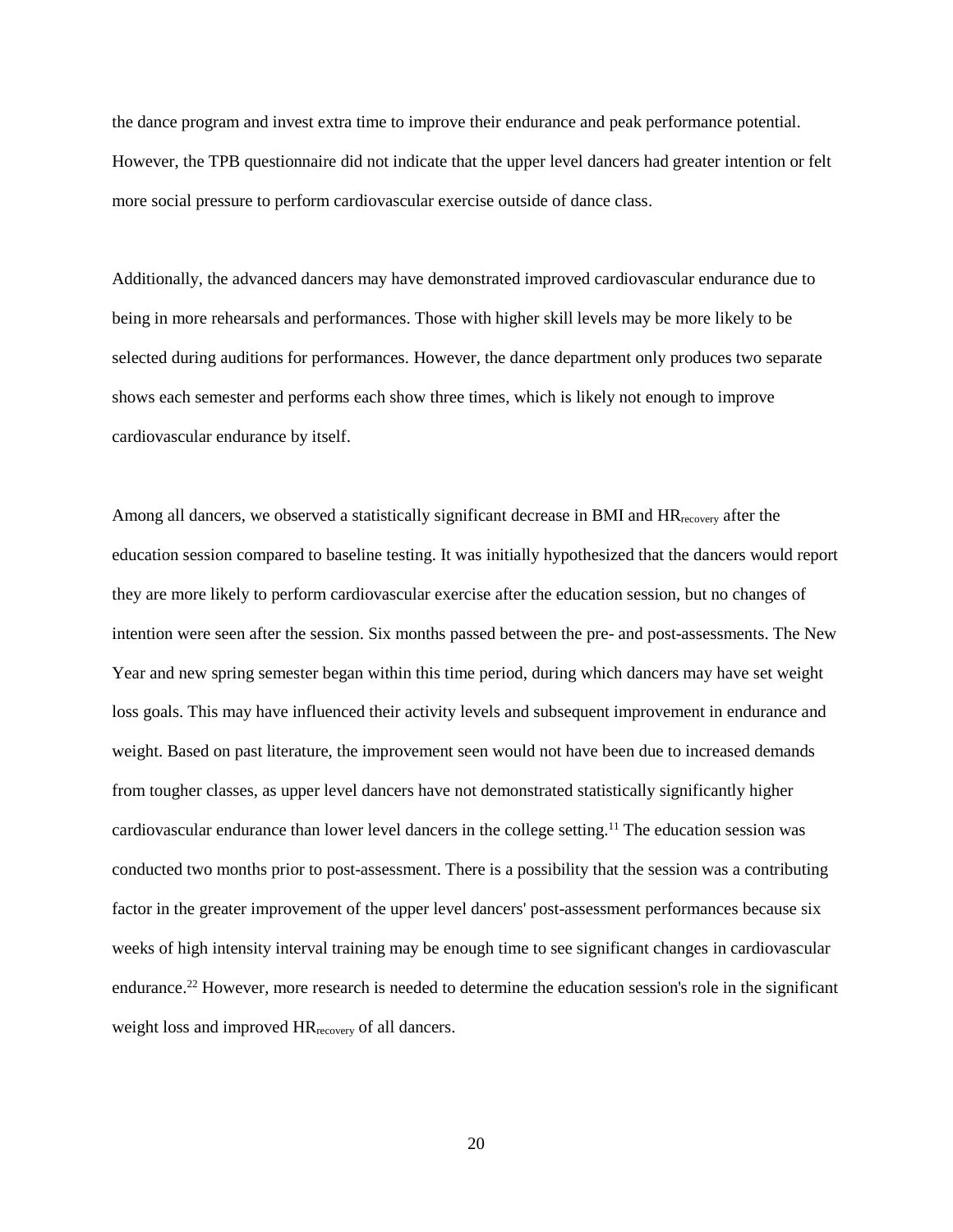There are several limitations to the present investigation to consider. The first limitation was the lack of a control group consisting of dancers who did not attend the education session. A control group would allow comparison to determine if the changes seen in cardiovascular endurance, weight, attitudes, and self-reported exercise could be attributed to the education session.

Second, the number of male dancers compared to female dancers was small. Only 2 male dancers completed the study, which is reflective of a limited number of males in the UNLV dance program, so analysis to compare male and female dancers could not be performed. Further research is needed to determine if an education session has similar effects with both genders.

Third, the dancers' ability to determine amounts of physical activity may have been limited by their understanding of "moderate" and "vigorous" exercise as defined by the ACSM. The IPAQ relied on these terms and the subjects' abilities to determine what activities belong in which category. It has been suggested that the majority of young adults underestimate the correct intensity of physical activities.<sup>23</sup> So while the IPAQ has been shown to be a reliable tool used to quantify weekly energy expenditure in previous literature, it may not have been the case in this study due to the subjects' limited understanding of the correct intensity of physical activities. Multiple subjects left sections blank or expressed difficulty providing exact times spent on specific activities, which may explain the lack of difference seen between before and after the education session. Furthermore, we did not control for or record the amount of dance classes, rehearsals, and performances the subjects performed compared to the amount of activity they performed outside of dance, and this may have influenced our results.

Lastly, a potential selection bias may exist, as a sample of convenience was used in coordination with the UNLV dance department. This department may not be representative of all college dance programs.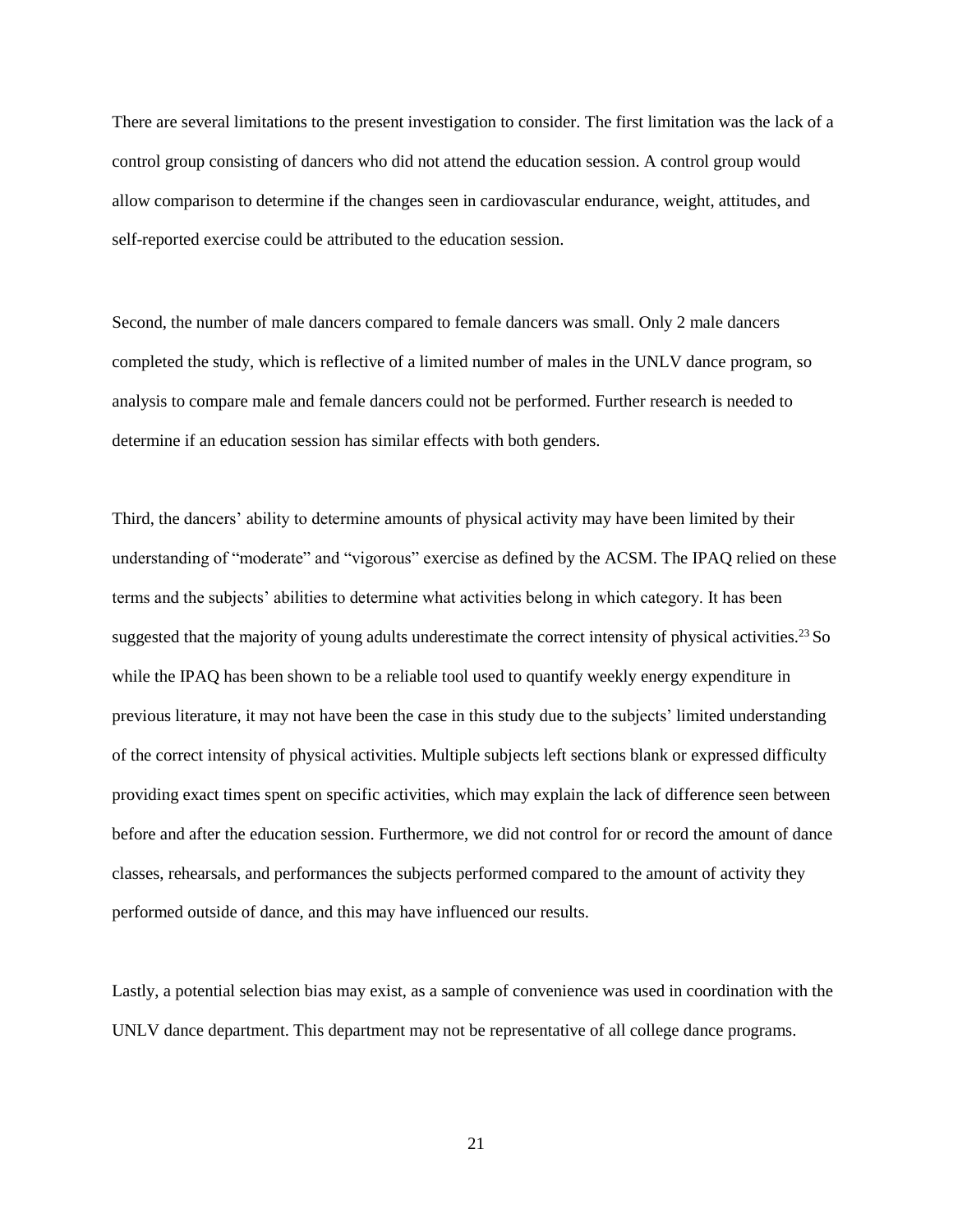## **CONCLUSION**

This study adds to the current literature suggesting that many college dancers do not have the recommended endurance levels to be prepared for dance performances. Furthermore, an education session may be more effective with upper level dancers because they may have greater intention to perform activities to enhance their dance performance. More research is needed to determine if this is consistent across college dance programs and if the improvement in cardiovascular endurance that was observed was due to the education session or occurred due to other factors during the school year.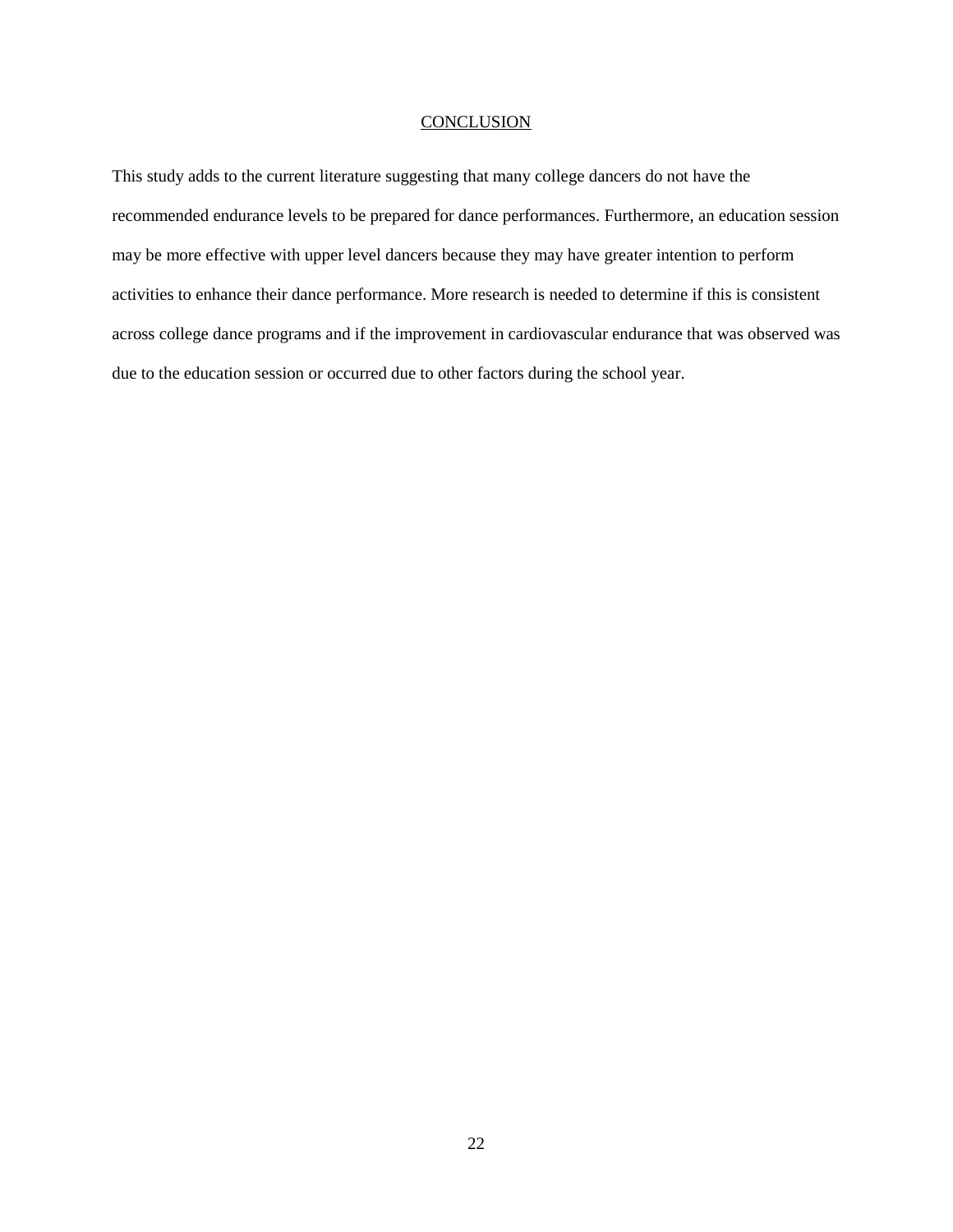## APPENDIX A

#### Theory of Planned Behavior

*Instructions:* Please circle the number on the scale that corresponds with how you feel about the statement regarding vigorous intensity\* or moderate intensity\* aerobic exercise.

\*For the purposes of this questionnaire vigorous aerobic activities are defined as aerobic exercise that causes a large increase in heart rate and breathing and is performed for at least 20 minutes per day on at least 3 days per week.

When rated on a scale from 6 (being very light activity such as sitting in a chair) to 20 (being extremely vigorous) it is a 14 or higher.

\*Moderate aerobic activities are defined as aerobic exercise that causes a noticeable change in heart rate and breathing and is performed for at least 30 minutes per day on at least 5 days per week.

When rated on a scale from 6 (being very light activity such as sitting in a chair) to 20 (being extremely vigorous) it is between 12-13.

1. I expect to perform vigorous intensity aerobic exercise or moderate intensity aerobic exercise for the next 4 months outside of dance class.

Strongly Disagree:  $1 : 2 : 3 : 4 : 5 : 6 : 7 :$  Strongly Agree

2. Performing vigorous intensity aerobic exercise or moderate intensity aerobic exercise for the next 4 months outside of dance class is

> Harmful: 1 : 2 : 3 : 4 : 5 : 6 : 7 : Beneficial Good: 1 : 2 : 3 : 4 : 5 : 6 : 7 : Bad Pleasant: 1 : 2 : 3 : 4 : 5 : 6 : 7 : Unpleasant Worthless: 1 : 2 : 3 : 4 : 5 : 6 : 7 : Useful

3. I want to perform vigorous intensity aerobic exercise or moderate intensity aerobic exercise for the next 4 months outside of dance class.

Strongly Disagree:  $1 : 2 : 3 : 4 : 5 : 6 : 7 :$  Strongly Agree

4. Most people who are important to me think that I should perform vigorous intensity aerobic exercise or moderate intensity aerobic exercise for the next 4 months outside of dance class

Strongly Disagree:  $1 : 2 : 3 : 4 : 5 : 6 : 7 :$  Strongly Agree

5. It is expected that I perform vigorous intensity aerobic exercise or moderate intensity aerobic exercise for the next 4 months outside of dance class.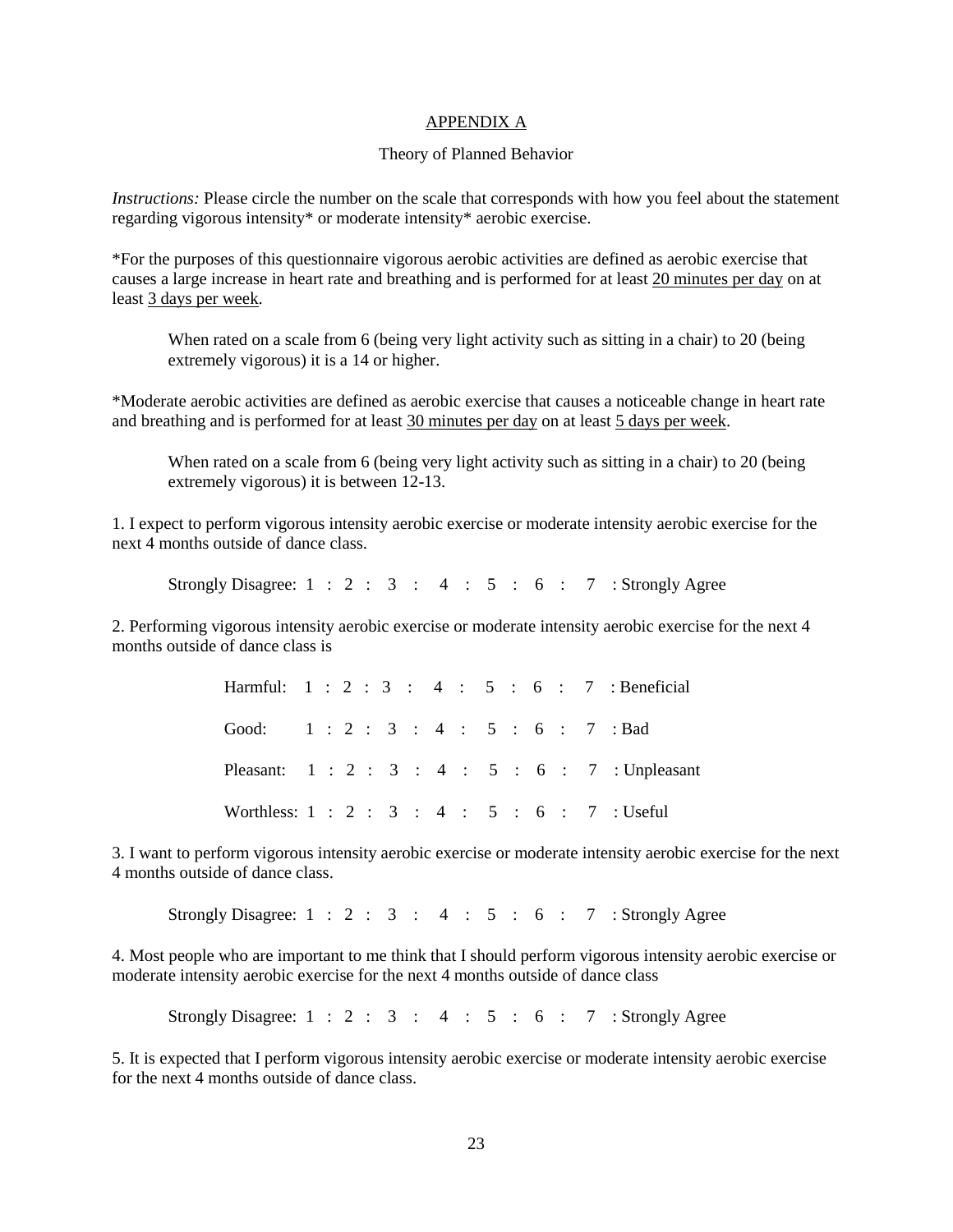Strongly Disagree:  $1 : 2 : 3 : 4 : 5 : 6 : 7 :$  Strongly Agree

6. For me to perform vigorous intensity aerobic exercise or moderate intensity aerobic exercise for the next 4 months outside of dance class is

Easy : 1 : 2 : 3 : 4 : 5 : 6 : 7 : Hard

7. I expect to perform vigorous intensity aerobic exercise or moderate intensity aerobic exercise for the next 4 months outside of dance class.

Strongly Disagree:  $1 : 2 : 3 : 4 : 5 : 6 : 7 :$  Strongly Agree

8.People who are important to me want me to perform vigorous intensity aerobic exercise or moderate intensity aerobic exercise for the next four months outside of dance class.

Strongly Disagree:  $1 : 2 : 3 : 4 : 5 : 6 : 7 :$  Strongly Agree

9. I am confident that I can perform vigorous intensity aerobic exercise or moderate intensity aerobic exercise for the next 4 months outside of dance class if I wanted to

False : 1 : 2 : 3 : 4 : 5 : 6 : 7 : True

10. I feel under social pressure to perform vigorous intensity aerobic exercise or moderate intensity aerobic exercise for the next four months outside of dance class.

Strongly Disagree:  $1 : 2 : 3 : 4 : 5 : 6 : 7 :$  Strongly Agree

11. My performing vigorous intensity aerobic exercise or moderate intensity aerobic exercise for the next 4 months outside of dance class is beyond my control

Strongly Disagree:  $1 : 2 : 3 : 4 : 5 : 6 : 7 :$  Strongly Agree

12. Whether I perform vigorous intensity aerobic exercise or moderate intensity aerobic exercise for the next 4 months outside of dance class is up to me

Strongly Disagree:  $1 : 2 : 3 : 4 : 5 : 6 : 7 :$  Strongly Agree

13. In the past 4 months, I have performed vigorous intensity aerobic exercise or moderate intensity aerobic exercise outside of dance class.

Strongly Disagree:  $1 : 2 : 3 : 4 : 5 : 6 : 7 :$  Strongly Agree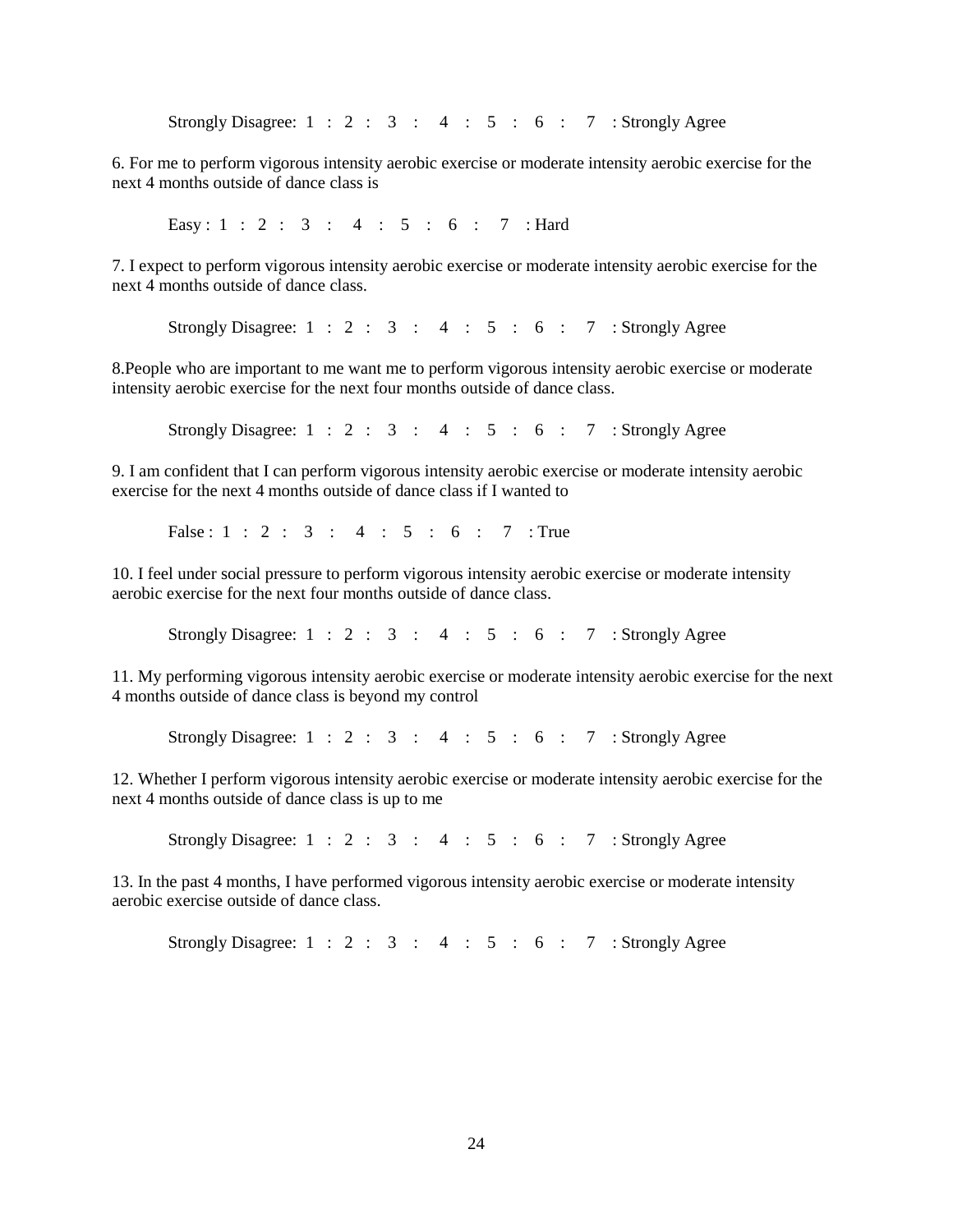## APPENDIX B

## Education Session Powerpoint Presentation

## Cardiovascular Endurance for Dancers

## **Objectives**

Education on the importance of cardiovascular endurance:

- Health benefits
- Injury prevention
- Parameters

## **Background**

- Cardiovascular activity:
	- o Regular, purposeful exercise that involves major muscle groups and is continuous and rhythmic in nature
- Cardiovascular endurance:
	- o The ability of the circulatory and respiratory system to supply oxygen during sustained physical activity
	- o Monitored by heart rate and blood pressure

## **Benefits of cardio training for the general population**

- Improvements in cardiovascular and respiratory function
- Reduce heart disease risk and death rates from heart disease
- Reduce risk of health conditions such as diabetes, cancer, and stroke
- Other benefits include decreased depression and anxiety

## **Cardiovascular endurance and dance**

- Dance classes do not prepare dancers' cardiovascular systems for performance
	- o May be due to structure of dance class
	- o Dancers have lower fitness levels and heart structures compared to other athletes
- Low fitness levels may be related to increased injury risks
- Dancers at another university dance program had an average fitness level of between average to below average

## **American College of Sports Medicine (ACSM) Guidelines**

Minimum requirements to increase aerobic endurance according to ACSM:

- Moderate-intensity cardio training
	- $\circ$  >30 min/day on at least 5 days/wk for a total of >150 min/wk
- Or vigorous-intensity cardio training
	- $\circ$  >20 min/day on at least 3 days/wk for a total of >75 min/wk
- Or combination
- In one continuous session or multiple sessions of  $>10$  min

## **Purpose of the study**

- To determine the fitness level of college dancers
- To determine if dance classes and rehearsals meet the minimum requirement to increase cardiovascular endurance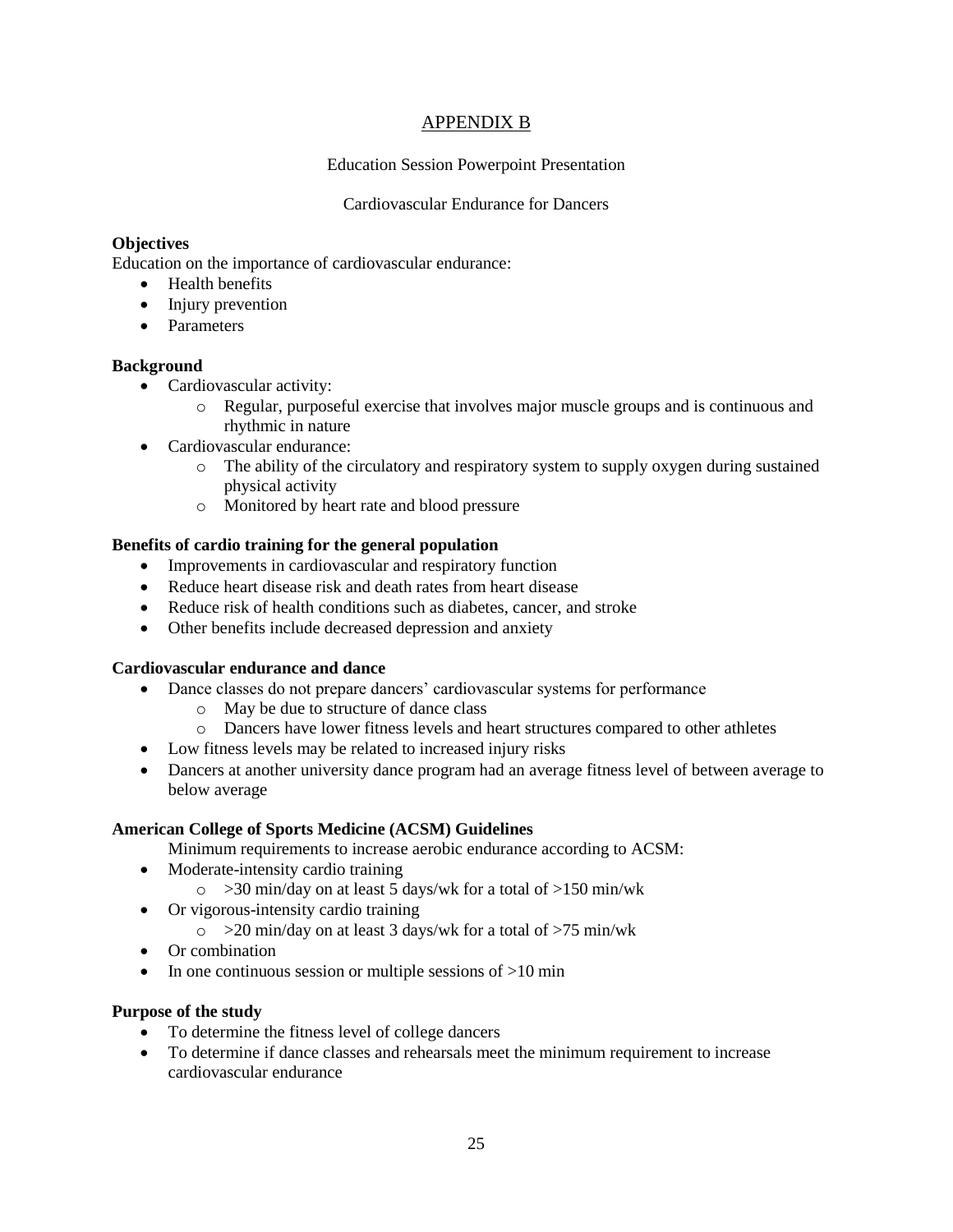## **Procedure**

- Use the step test to assign fitness levels based on heart rate recovery
- Fitness categories from 0-6 with 0 being excellent and 6 being poor
- Categories of 0-2 is recommended for dancers

## **Data and results**

- Mean fitness category
	- o (37 subjects)=3.41±1.83
- Median=4 (below average)
- So the mean fitness category was average



- 14 (37.8%) of the subjects were in the recommended fitness categories
- Almost 2/3rds of the subjects were not



## No significant difference between levels and fitness categories

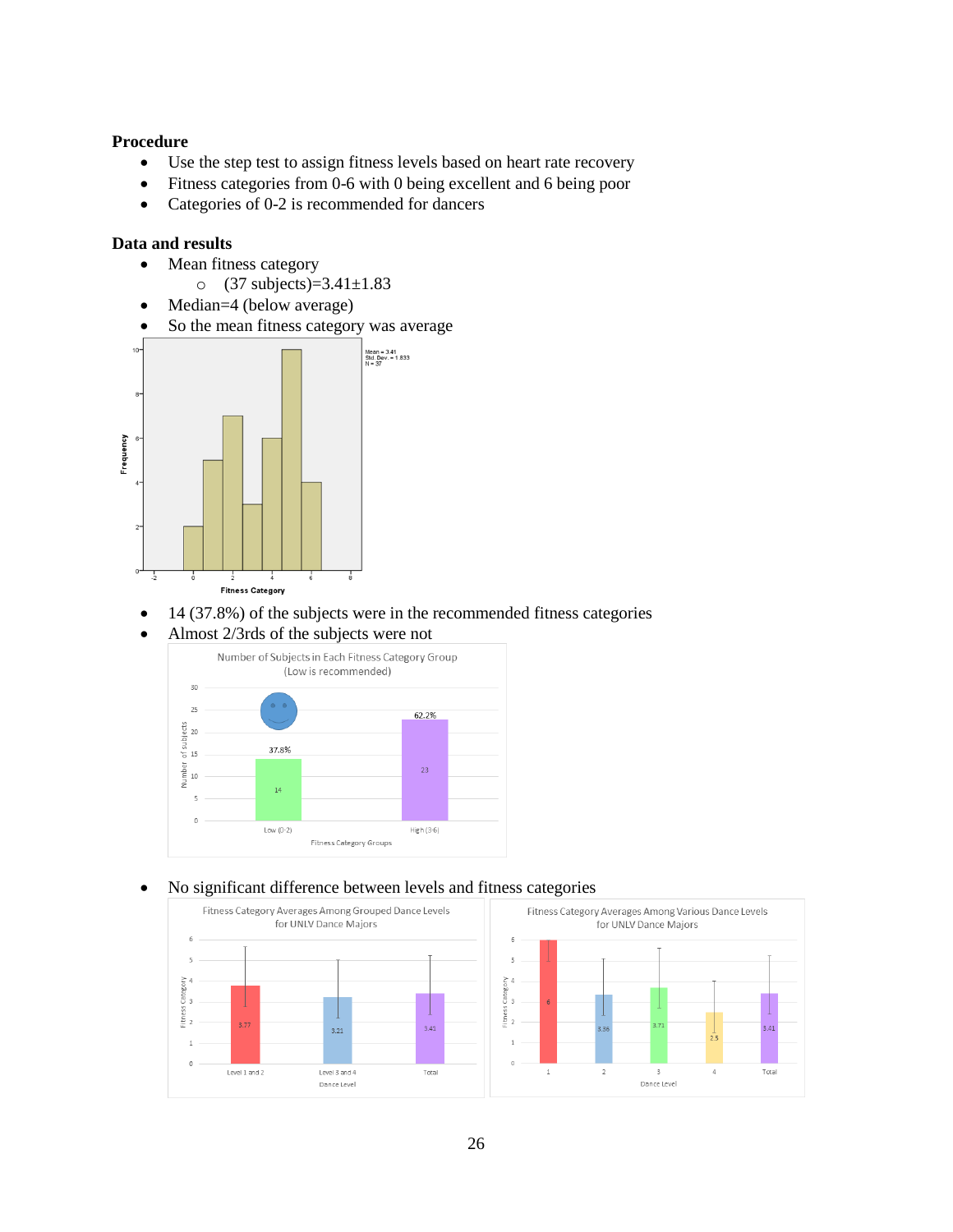Although the amount of time spent performing (during the student show) was short, the heart rate was much higher than in class. Many performances involve being on stage for longer. Class does not prepare you for long, high intensity performances.



#### Modern class Performance

## **Moderate Intensity, Long Duration**

- Typical "cardio" exercises: running/jogging, walking, cycling, rowing
- Make sure to warm up (jumping jacks, marching in place) and then stretch beforehand
- Increase time spent performing the activity by  $10-20\%$
- Work up to at least 30 minutes a session 5 days per week
- If you have not performed much cardiovascular activity do not immediately start this amount. Work your way up.
- $\bullet$  Ex.
- o Week 1: 3x 10-15 min light jog (if need to walk, do it for 60-90 sec before restarting the jog).
- $\circ$  Week 2: 3x 12-17 min same pace as week 1 (again, if need to walk, do it for 60-90 sec).
- o Week 3: 3x 14-19 min, same pace, but attempt to increase pace for 1 min and slow down to baseline pace for 2-3 min and repeat (If need to walk, do it for 30-60 sec before resuming slow pace)
- o Week 4: 3x 16-21 min, increased pace for 1.5 min, jog for 3-4 min and repeat (walk for 30-60 sec before resuming slow pace)

## **High Intensity Interval Training (HIIT)**

- Can be done with typical exercises, but also includes bodyweight exercises
- Periods of high intensity followed by periods of low intensity
- If cardiovascular activity is new for you, ideally start with a few weeks of low intensity, long duration exercises before incorporating HIIT.
- Push yourselves during the high intensity periods (However, maintain proper form!)
- Ex.
	- o Week 1: aim for 3x/wk. 30 seconds high, 30 seconds low. 2 rounds.
		- High intensity exercises: jumping jacks, jump squats, burpees, shuffle steps, ballet jumps.
		- Low intensity: butt kicker, high knees, jog in place.
		- Take a 15-60 sec break as needed every 2 rounds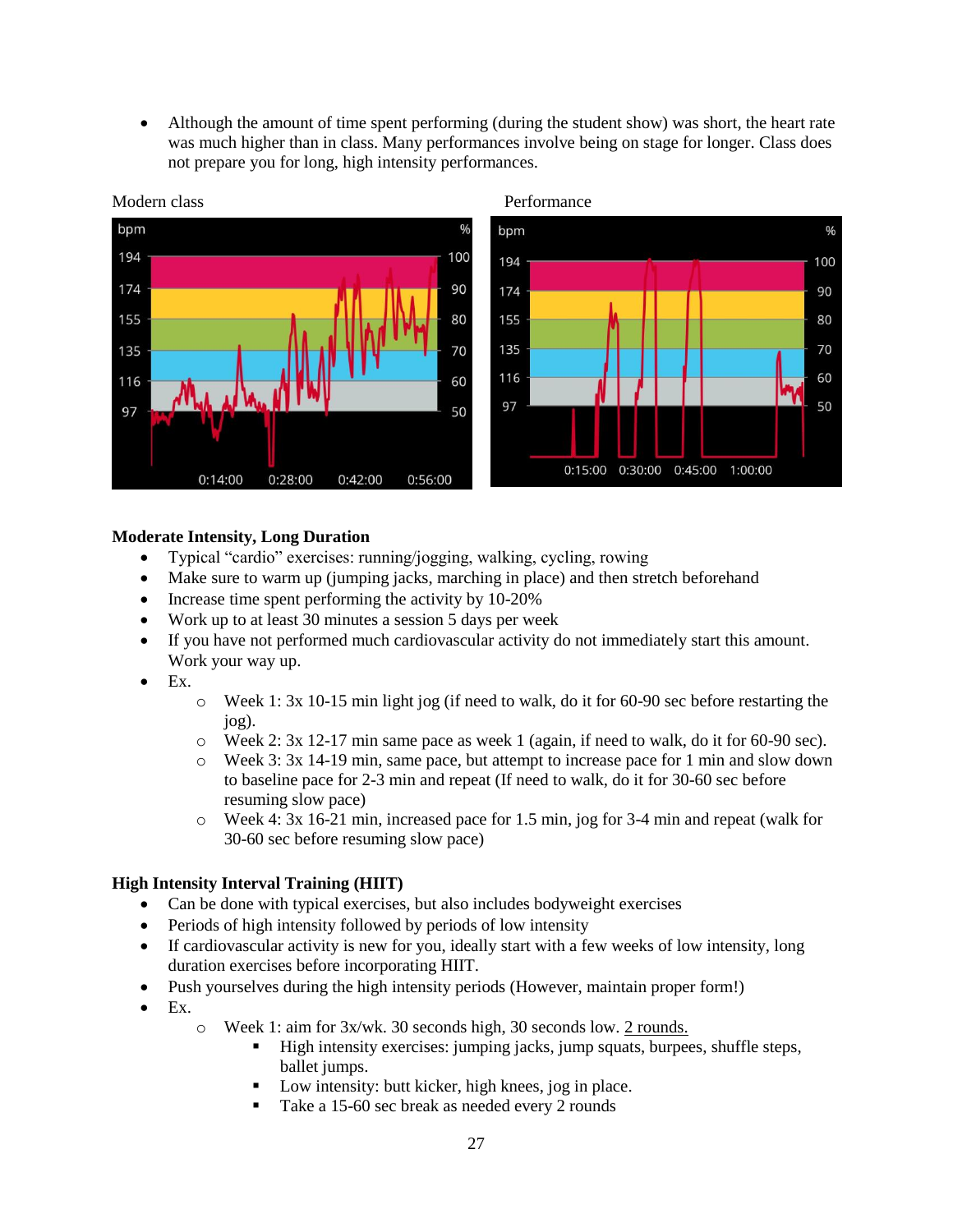- o Weeks 2-3: aim for 3x/wk. 30 seconds high, 30 seconds low. 3 rounds. Add/substitute 1-2 high intensity exercises for variation.
	- Consider adding 5 seconds to the high as you get more comfortable.

## **How to determine exercise intensity**

Rate of Perceived Exertion Scale

- Moderate: 12-13
- Vigorous: 14 or higher

| 6  | No exertion             |
|----|-------------------------|
| 7  |                         |
| 8  |                         |
| 9  |                         |
| 10 |                         |
| 11 | Light                   |
| 12 |                         |
| 13 | Somewhat hard           |
| 14 |                         |
| 15 | Hard (heavy)            |
| 16 |                         |
| 17 | Very hard               |
| 18 |                         |
| 19 |                         |
| 20 | <b>Maximal</b> exertion |

## **Resources**

- Plentiful resources outside
- For HIIT
	- o https://www.youtube.com/user/FitnessBlender/videos Excellent channel (or visit their website) that has uploaded TONS of videos to follow (and not just interval training ones)
		- Have used it myself when I didn't have access to a gym :)
	- o Or create intervals/timers if you want to train independently
		- http://www.intervaltimer.com/timers/7068854-hiit-home
		- https://itunes.apple.com/us/app/interval-timer-pro/id395652793?mt=8 (cost \$)

## **Strategies**

- Find an activity you enjoy and that is exciting for you.
	- o For example, try classes at the SRWC
- Schedule time for it into your day. It only has to take 20 minutes a session.
	- o Take out your phones or planners and do this now.
- Do it with a friend to motivate each other and keep each other accountable.
- Create an exercise log or use a fitness app to track your activity
- Change up the workouts to keep it more interesting.

## **Conclusion**

- Dance classes are not enough to increase cardiovascular endurance
- Cardiovascular endurance is important for performances and overall health
- About 2/3rds of UNLV dance students are under the recommended fitness levels
- Need a minimum of three 20 minute sessions a week of vigorous exercise
- Find something you ENJOY

Subjects were given reference handouts to take home with the information on example moderate and high-intensity activities, resources, and strategies.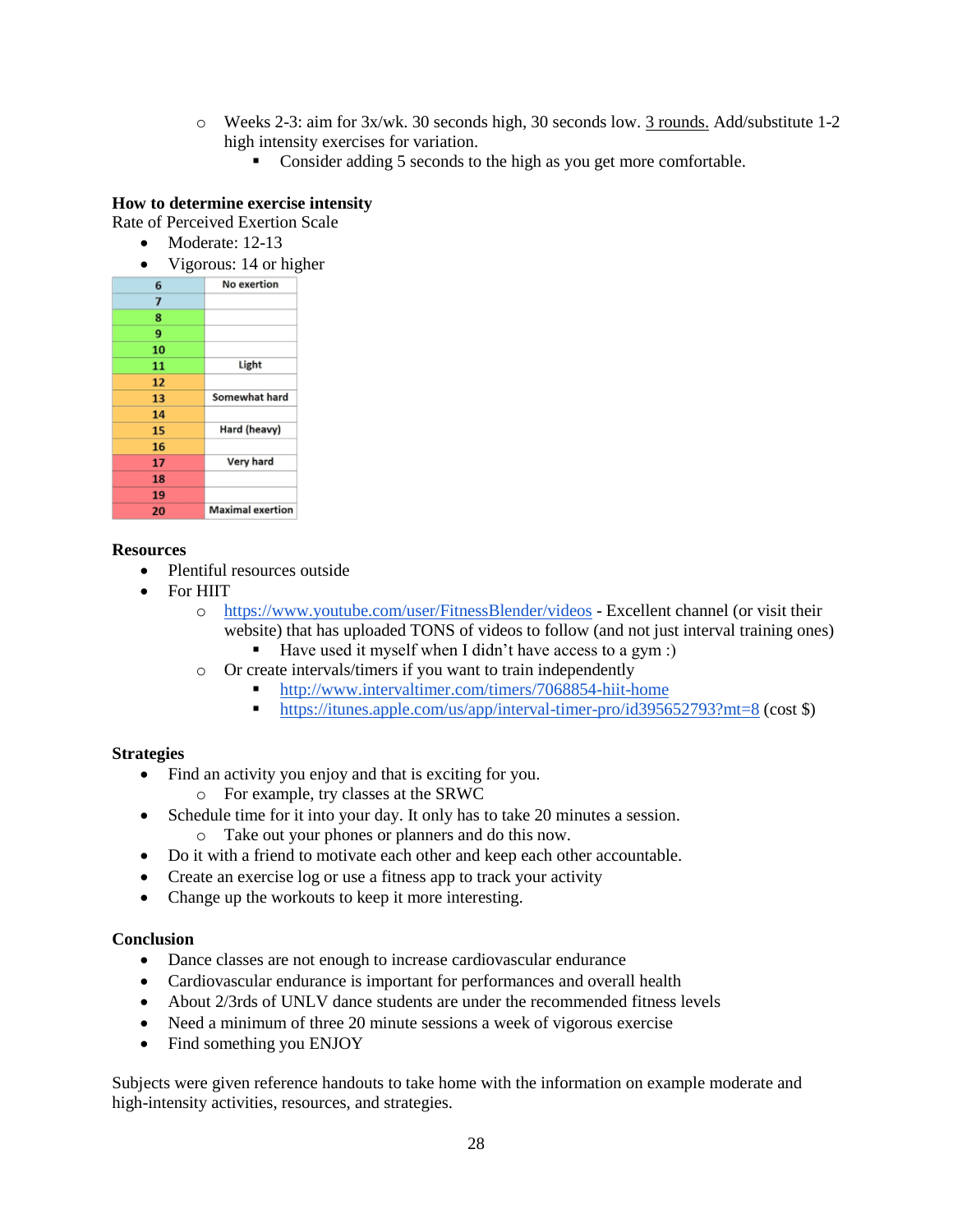## Sample HIIT Workout

- Alternate between butt kickers, jogging, and arm swings and mini squats in place for 2 minutes for warm up (30 sec each)
- Jumping jacks 30 sec and butt kickers 30 sec
- Plank toe taps into pike 30 sec and jogging 30 sec
- Jump squats 30 sec and high knees 30 sec
- $\blacksquare$  30 sec rest
- Burpees 30 sec and butt kickers 30 sec
- Side lunges 30 sec and jogging 30 sec
- Mountain climbers 30 sec and plank twists 30 sec
- $\blacksquare$  30 sec rest
- Forward lunges 30 sec and butt kickers 30 sec
- Shuffle steps back and forth 30 sec and jogging 30 sec
- Modern dance rolls to jump 30 sec and high knees 30 sec
- Mountain climber 30 sec and 30 sec plank twist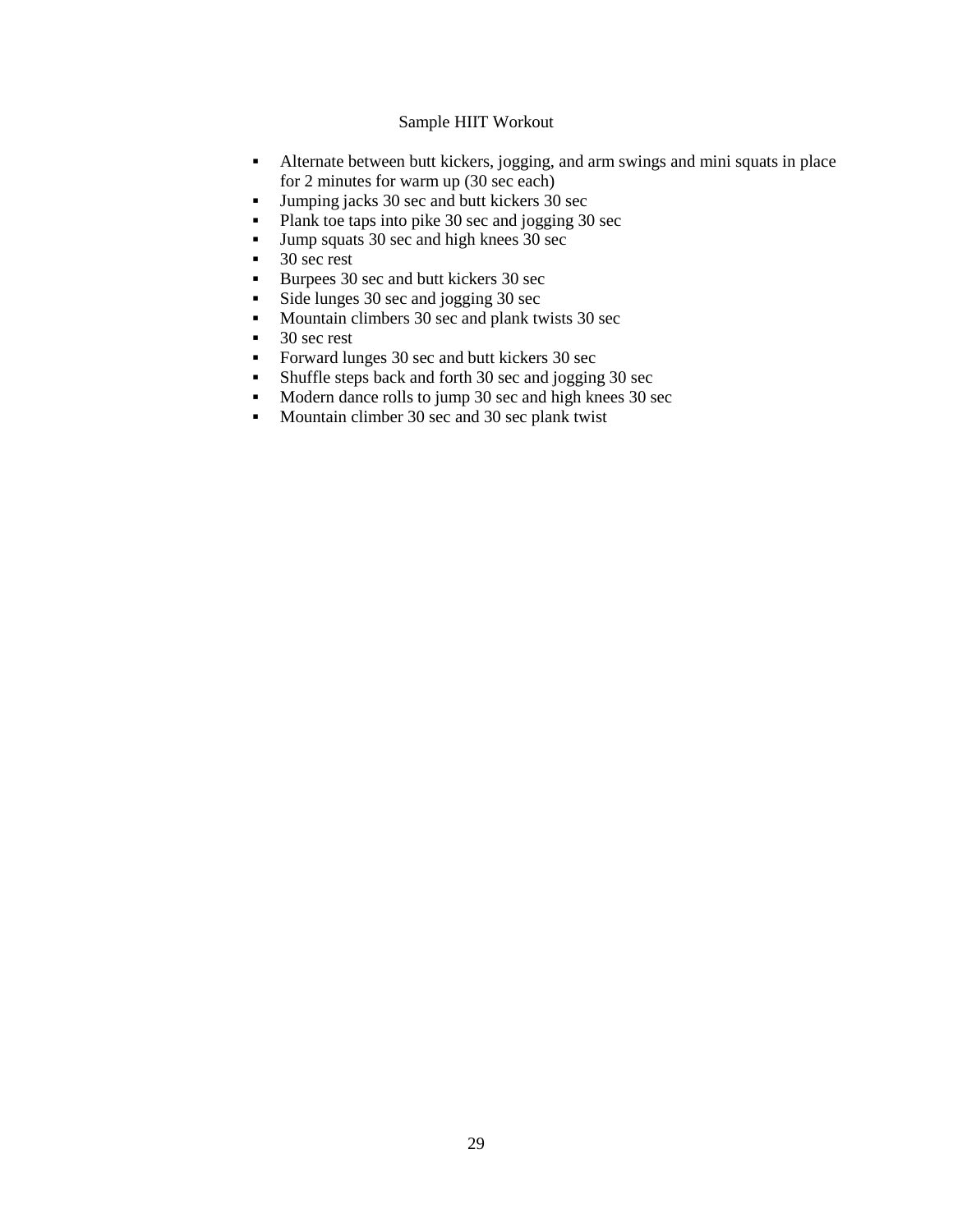## **REFERENCES**

- 1. Wyon M, Abt G, Redding E, Head A, Sharp C. Oxygen uptake during modern dance class, rehearsal and performance. *J. strength Cond. Res.* 2004;18(3):646-649.
- 2. Cohen JL, Gupta PK, Lichstein E, Chadda KD. The heart of a dancer: Noninvasive cardiac evaluation of professional ballet dancers. *Am. J. Cardiol.* 1980;45(5):959-965. doi:10.1016/0002- 9149(80)90163-0.
- 3. Cohen JL, Segal KR, Witriol I, McArdle WD. Cardiorespiratory responses to ballet exercise and the VO2max of elite ballet dancers. *Med. Sci. Sports Exerc.* 1982;14(3):212-217.
- 4. Koutedakis Y, Jamurtas A. The Dancer as a Performing Athlete. *Sport. Med.* 2004;34(10):651- 661.
- 5. Price J, Nicks B. Sleep Patterns in Collegiate Dancers. *e-Research A J. Undergrad. Res.* 2010;1(2):13-19.
- 6. Bronner S, Rakov S. An Accelerated Step Test to Assess Dancer Pre-season Aerobic Fitness. *J. Danc. Med. Sci.* 2014;18(1):12-21. doi:10.12678/1089-313X.18.1.12.
- 7. Rafferty S. Considerations for integrating fitness into dance training. *J. Dance Med. Sci.* 2010;14(2):45-49.
- 8. Bronner S, Ojofeitimi S. Differences in Preseason Aerobic Fitness Screening in Professional and Pre-Professional Modern Dancers. *J. Danc. Med. Sci.* 2016;20(JANUARY):11-22. doi:10.12678/1089-313X.20.1.11.
- 9. Rodrigues-krause J, Krause M. Cardio considerations in dance from class to performance\n. *J. Danc. Med. Sci.* 2015;19(3):91-102.
- 10. Guidetti L, Gallotta MC, Emerenziani GP, Baldari C. Exercise intensities during a ballet lesson in female adolescents with different technical ability. *Int. J. Sports Med.* 2007;28(9):736-742. doi:10.1055/s-2007-964909.
- 11. Chatfield SJ, Byrnes WC, Lally DA, et al. Cross-Sectional Physiologic Profiling of Modern Dancers. *Danc. Res. J.* 1990;22(1):13-20.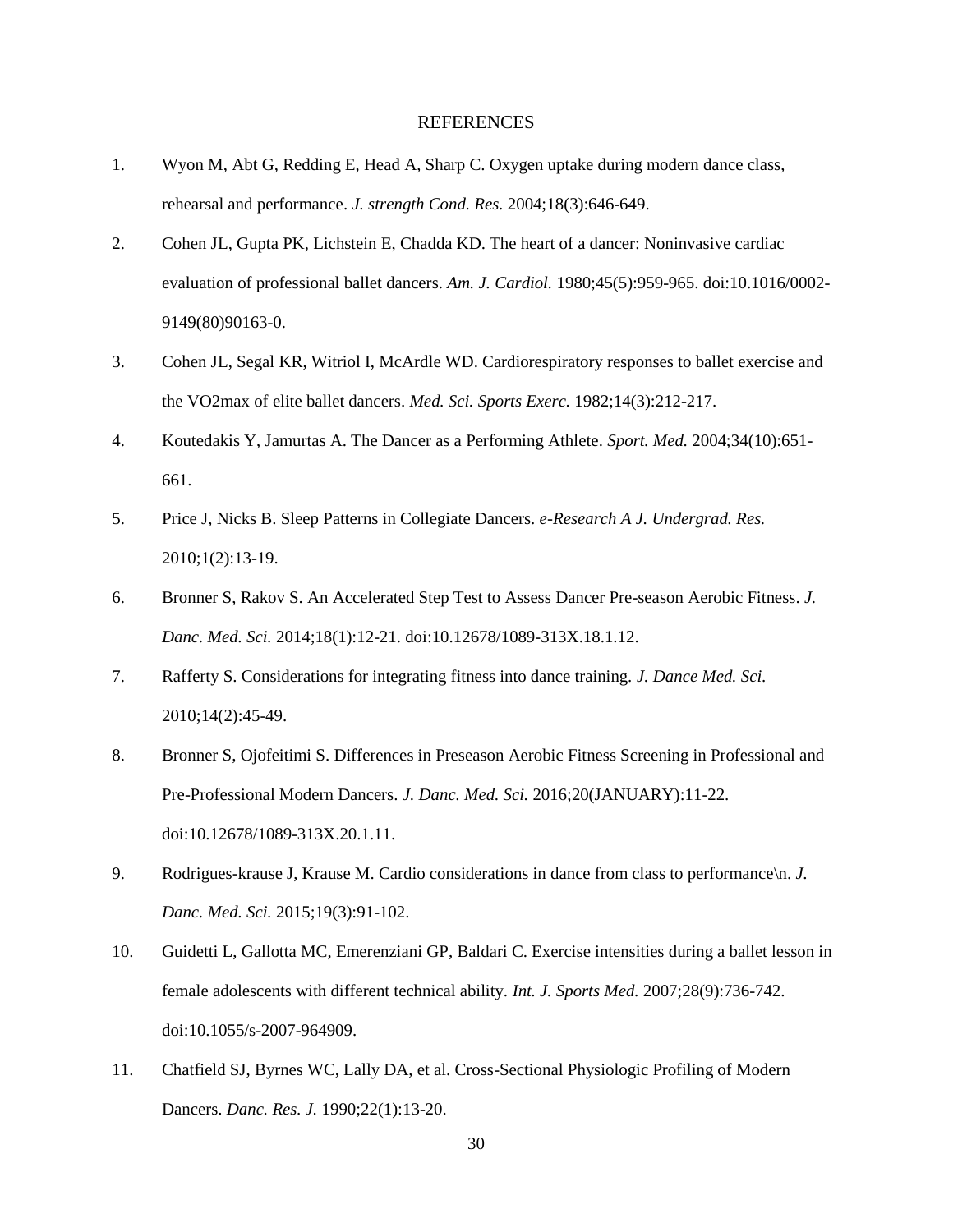- 12. Twitchett E, Brodrick A, Nevill AM, Koutedakis Y, Angioi M, Wyon M. Does Physical Fitness Affect Injury Occurrence and Time Loss Due to Injury in Elite Vocational Ballet Students? *J. Danc. Med. Sci.* 2010;14(1):26-31.
- 13. Murphy DF, Connolly D a J, Beynnon BD. Risk factors for lower extremity injury: a review of the literature. *Br. J. Sports Med.* 2003;37(1):13-29. doi:10.1136/bjsm.37.1.13.
- 14. Laws H, Apps J, Bramley I, Parker D. *Fit to Dance 2*. Newgate Press; 2005.
- 15. Liederbach M, Compagno J. Psychological Aspects of Fatigue Related Injuries in Dancers. *J. Danc. Med. Sci.* 2001;5(1):116-120. doi:10.1017/CBO9781107415324.004.
- 16. Angioi M, Metsios G, Koutedakis Y, Wyon MA. Fitness in contemporary dance: A systematic review. *Int. J. Sports Med.* 2009;30(7):475-484. doi:10.1055/s-0029-1202821.
- 17. McEachan RRC, Conner M, Taylor NJ, Lawton RJ. Prospective prediction of health-related behaviours with the Theory of Planned Behaviour: a meta-analysis. *Health Psychol. Rev.* 2011;5(2):97-144. doi:10.1080/17437199.2010.521684.
- 18. Winistorfer WL, Scheirton LS, Slater DY. The American Occupational Therapy Association Advisory Opinion for the Ethics Commission Ethical Considerations for Productivity, Billing, and Reimbursement. 2014;(2010):1-15. Available at:

https://www.aota.org/~/media/Corporate/Files/Practice/Ethics/Advisory/reimbursementproductivity.PDF?la=en.

- 19. Craig CL, Marshall AL, Sj??str??m M, et al. International physical activity questionnaire: 12- Country reliability and validity. *Med. Sci. Sports Exerc.* 2003;35(8):1381-1395. doi:10.1249/01.MSS.0000078924.61453.FB.
- 20. Bronner S. Accelerated Three-min Step Test. 2011.
- 21. Watkins J. Step tests of cardiorespiratory fitness suitable for mass testing. *Br. J. Sports Med.* 1984;18(2):84-89. doi:10.1136/bjsm.18.2.84.
- 22. Gillen JB, Gibala MJ. Is high-intensity interval training a time-efficient exercise strategy to improve health and fitness? *Appl. Physiol. Nutr. Metab.* 2014;39(3):409-12. doi:10.1139/apnm-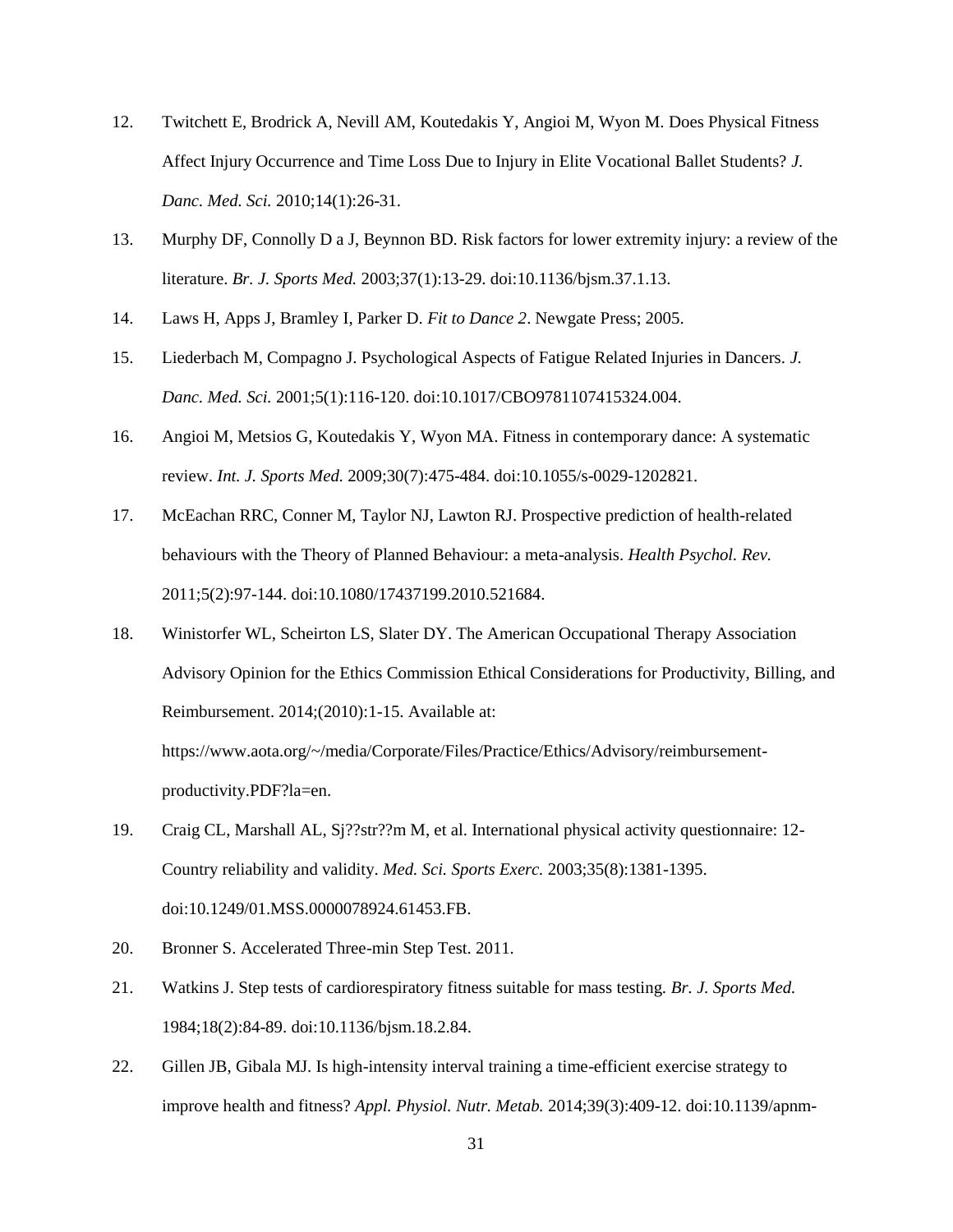2013-0187.

23. Canning KL, Brown RE, Jamnik VK, Salmon A, Ardern CI, Kuk JL. Individuals underestimate moderate and vigorous intensity physical activity. *PLoS One* 2014;9(5). doi:10.1371/journal.pone.0097927.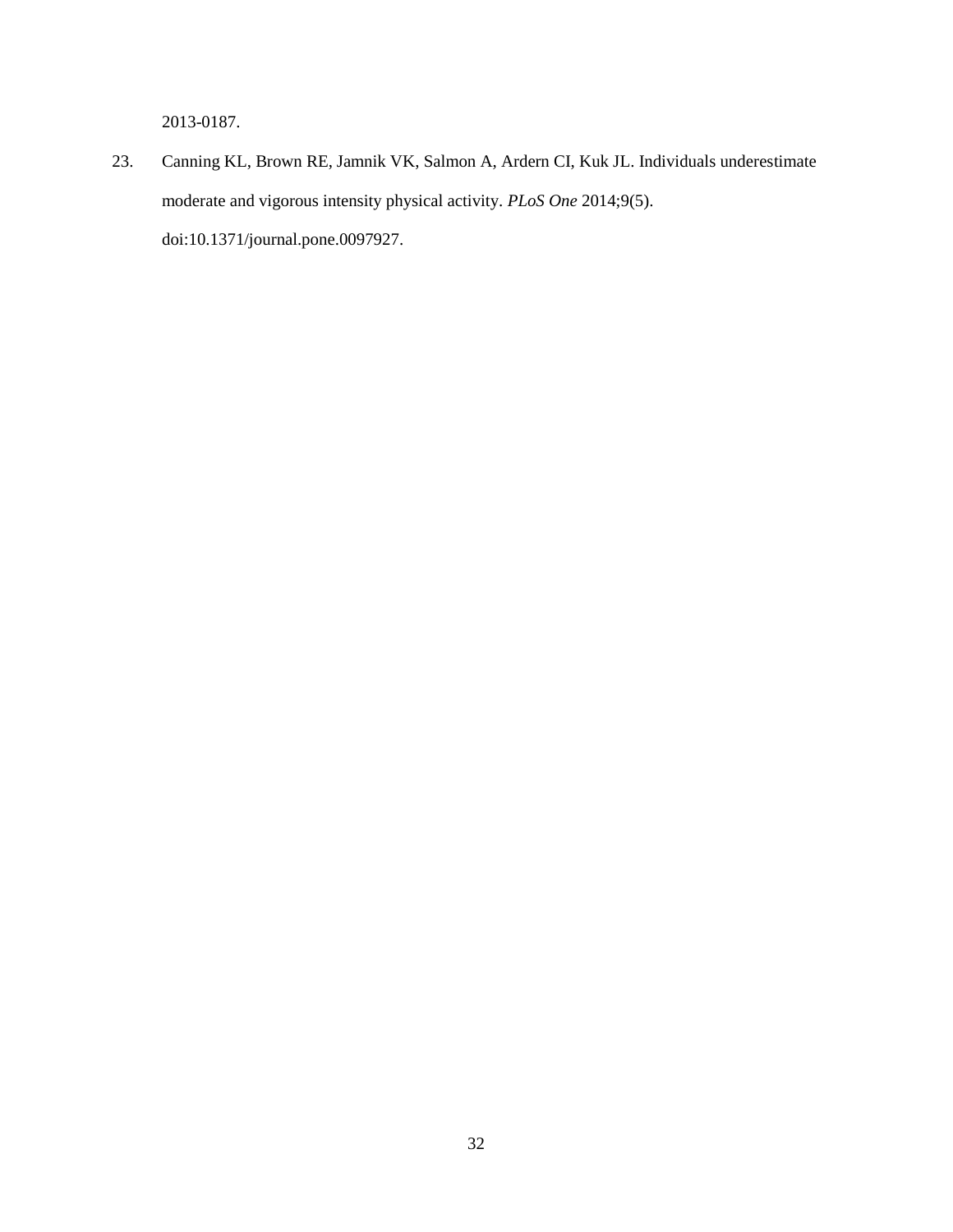## CURRICULUM VITAE

# **Arnold Huang**

Email: arnold.huang17@gmail.com

#### **Education**

University of Nevada, Las Vegas Doctorate of Physical Therapy, expected graduation May 2018

University of California, Berkeley B.A. Integrative Biology

## **Clinical Experience**

Sunrise Hospital and Medical Center Las Vegas, NV 89109 Acute January 2018 – May 2018

HealthSouth Rehabilitation Hospital – Valley View Las Vegas, NV 89102 Rehab October 2017 – December 2017

Boulder City Hospital Outpatient Physical Therapy Las Vegas, NV 89005 **Outpatient** July 2017 – October 2017

Select Physical Therapy - Tenaya Las Vegas, NV 89128 **Outpatient** July 2016 – August 2016

#### **Research**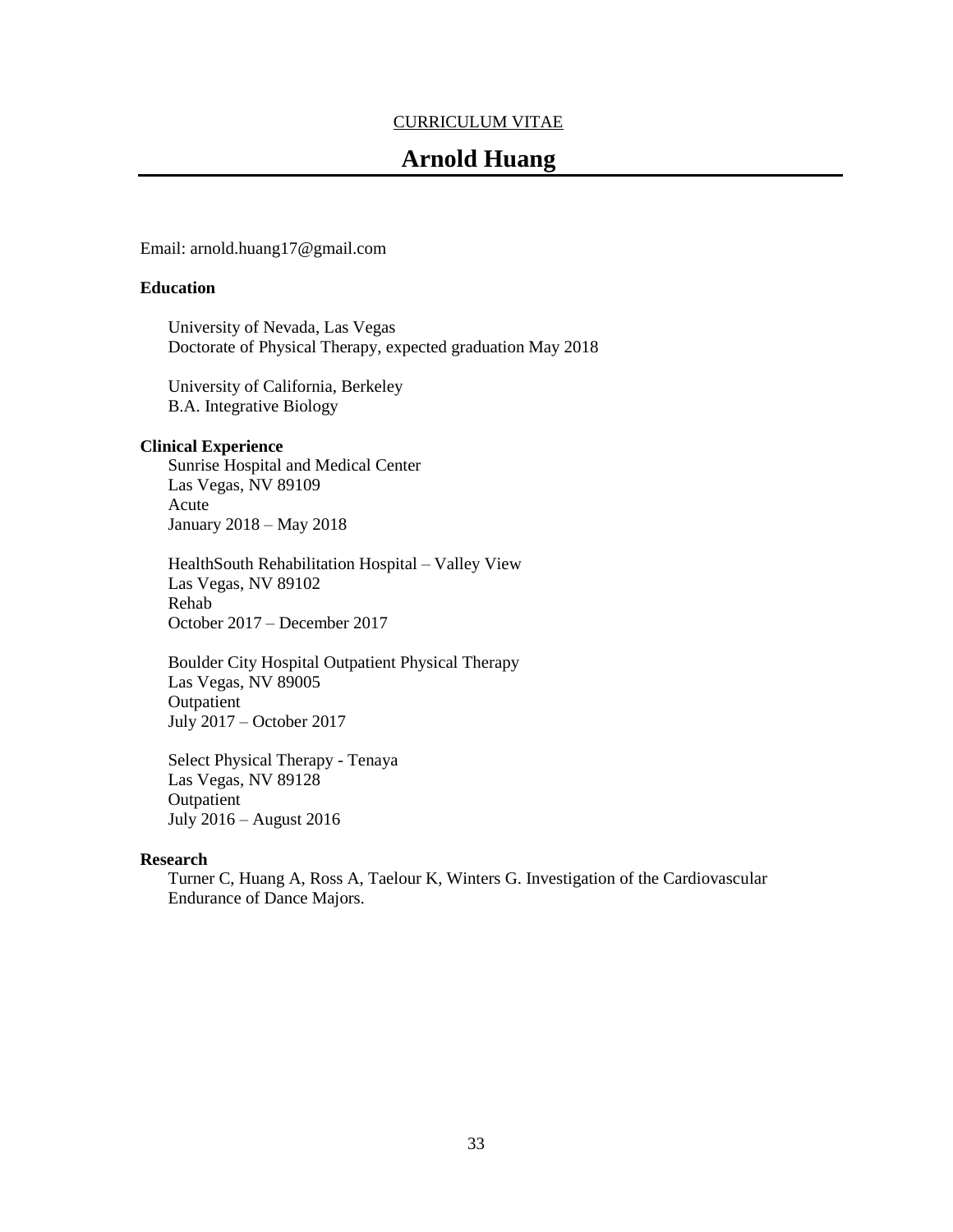Email: ali9ross@gmail.com

#### **Education**

University of Nevada, Las Vegas Doctorate of Physical Therapy, expected graduation May 2018

University of Nevada, Las Vegas B.S. Kinesiology, 2014

#### **Clinical Experience**

Saint Mary's Regional Medical Center Reno, NV 89503 Acute Inpatient January 2018- March 2018

Nevada Physical Therapy – UNR Campus Reno, NV 89557 Outpatient October 2017- December 2017

Renown Rehabilitation Hospital Reno, NV 89502 Inpatient Rehab July 2017- October 2017

Active Physical Therapy Reno, NV 89509 **Outpatient** July 2016 – August 2016

## **Research**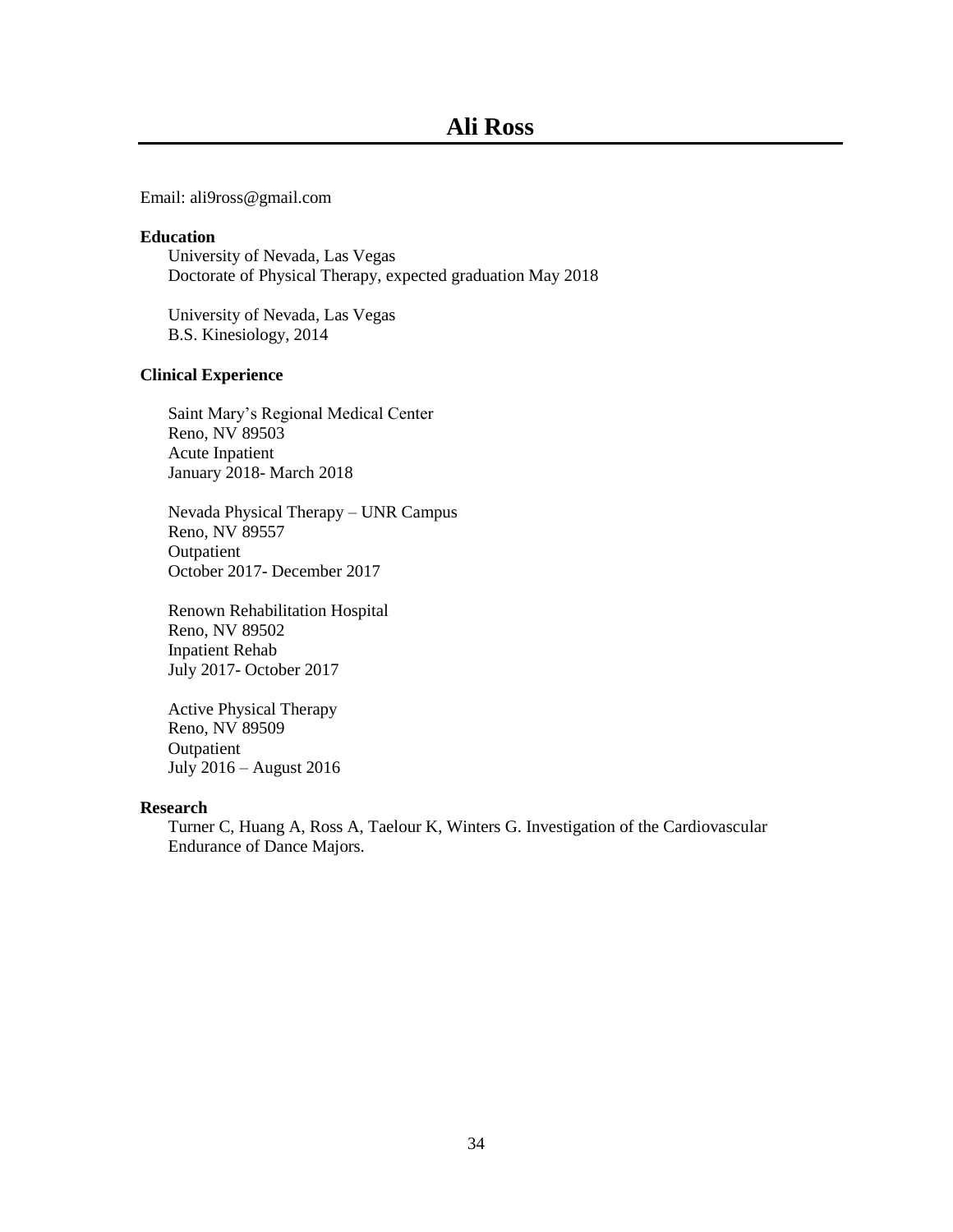#### Email: ktaelour@hotmail.com

## **Education**

University of Nevada, Las Vegas Doctorate of Physical Therapy, expected graduation May 2018

University of Nevada, Reno B.S. Community Health Sciences, 2013

Milan Institute of Massage Therapy Massage Therapy Certification, 2009

## **Clinical Experience**

Reno Sport & Spine Institute Sparks, NV 89431 Outpatient January 2018- March 2018

Saint Mary's Regional Medical Center Reno, NV 89503 Acute October 2017- December 2017

Advanced Health Care of Reno Reno, NV 89502 Skilled Nursing July 2017- October 2017

Optimal Physical Therapy- Lake Mead Henderson, NV 89015 Outpatient July 2016 – August 2016

## **Research**